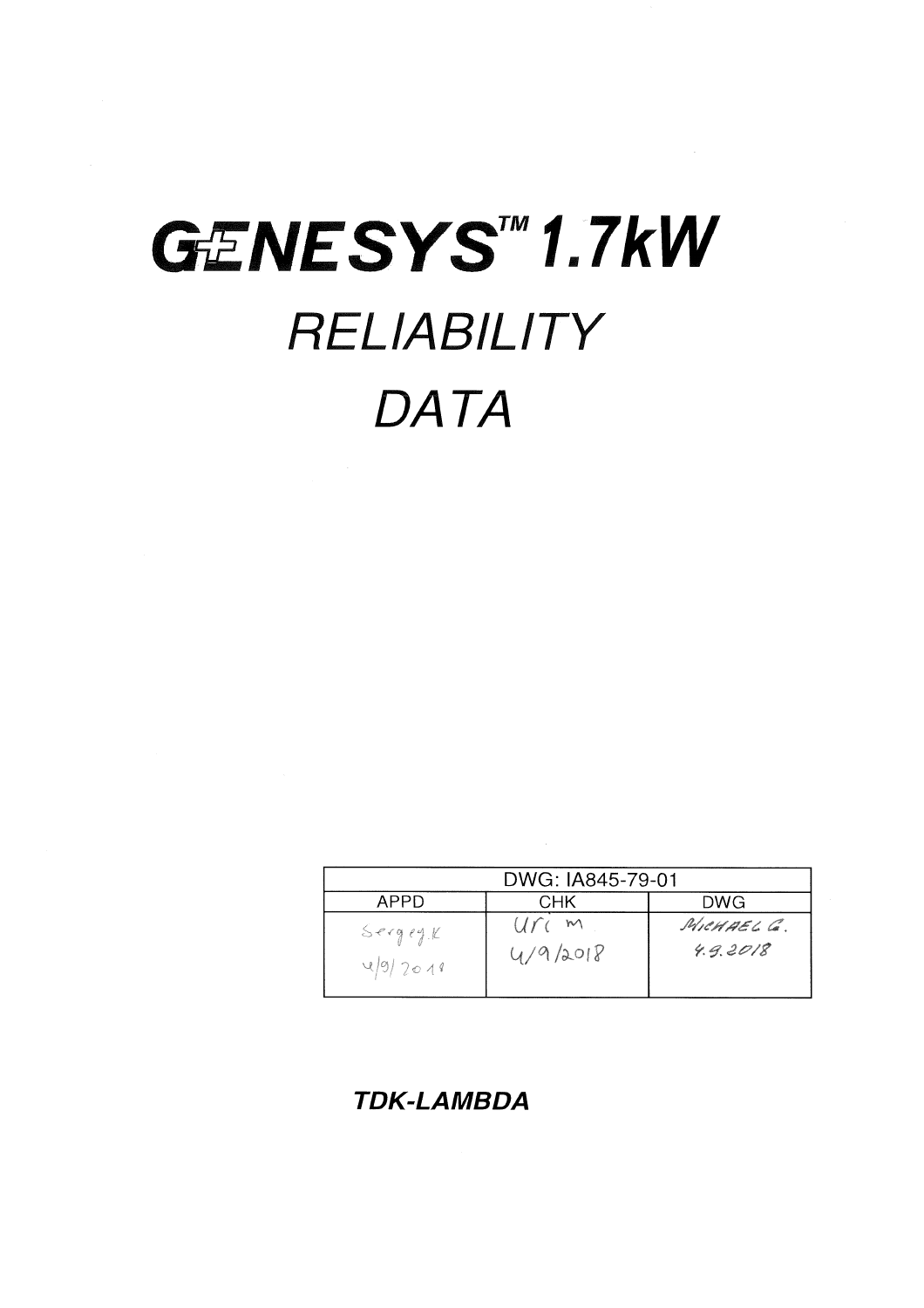| <b>INDEX</b>                        | <b>PAGE</b>      |
|-------------------------------------|------------------|
| 1. MTBF; Calculated Value of MTBF   | $R-1$            |
| 2. Components Derating              | $R - 2 - 5$      |
| 3. Main Components Temperature Rise | $R - 6 - 9$      |
| 4. Elec. Capacitors Computed Life   | $R-10$           |
| 5.Abnormal Test                     | $R - 11 \sim 14$ |

The above data is typical value. As all units have nearly the same characteristics, the data to be considered as ability value.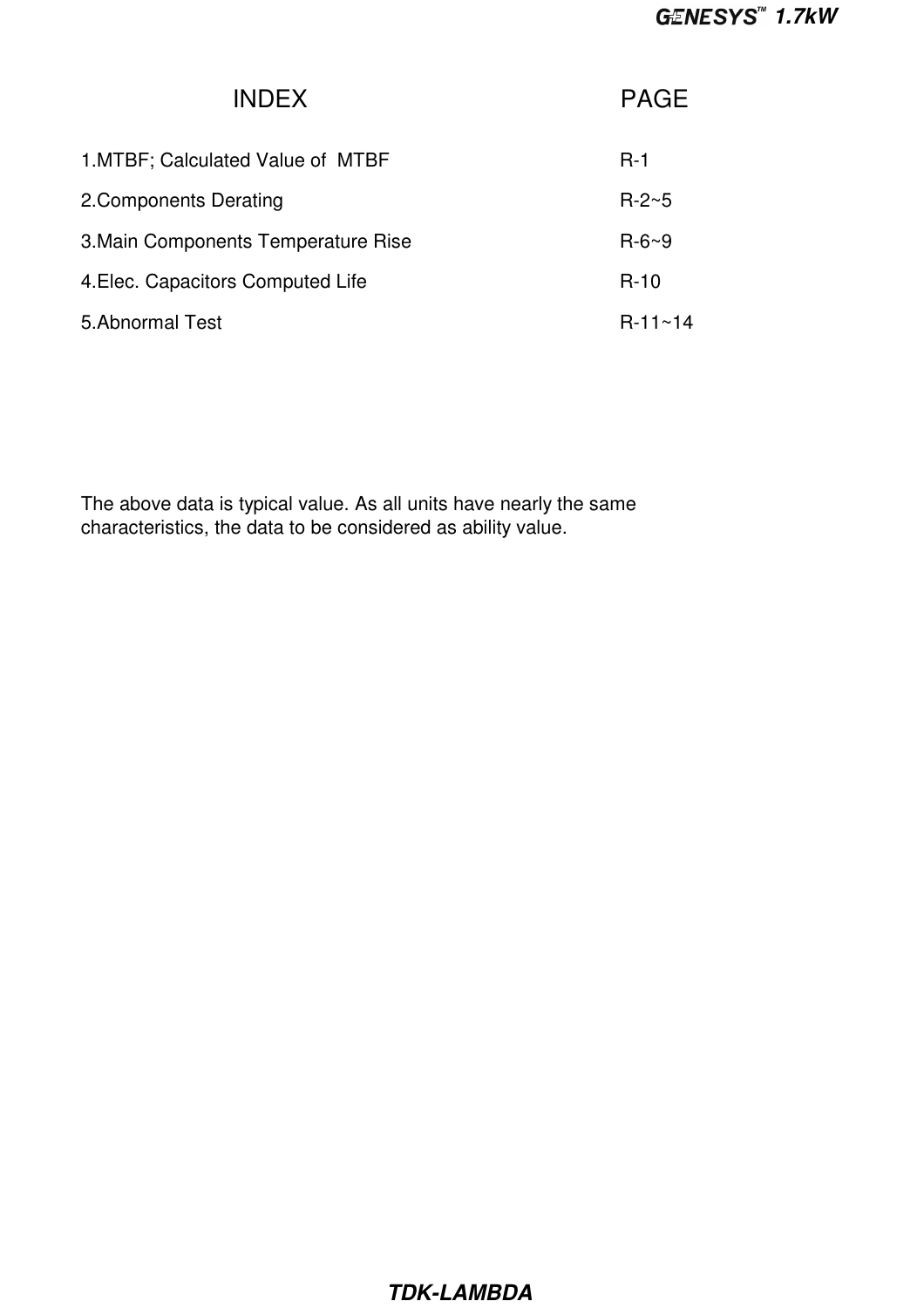#### **M.T.B.F.**

Calculation based on parts stress reliability projection of Telcordia (Bellcore) "Reliability Prediction Procedure for Electronic Equipment" Document number TR-322,Issue5) Individual failure λss is calculated from electrical stress and temperature rise of each device.

$$
MTBF = \frac{1}{\lambda_{\text{equip}}} = \frac{1}{\pi_E \sum_{i=1}^{m} N_i \cdot \lambda_{SSi}} \times 10^{-9}
$$
 (hours)

$$
\lambda_{\rm SSi} \,=\, \lambda_{Gi} \, \cdot \pi_{Qi} \, \cdot \pi_{Si} \, \cdot \pi_{Ti}
$$

| $\lambda$ equip | : Total Equipment failure rate ( $FITs = Failures in 109 hours$ ) |
|-----------------|-------------------------------------------------------------------|
| $\lambda$ Gi    | : Generic failure rate for the <i>i</i> th device                 |
| $\pi$ Qi        | : Quality factor for the <i>i</i> th device                       |
| $\pi$ Si        | : Stress factor for the $i$ th device                             |
| $\pi$ Ti        | : Temperature factor for the $i$ th device                        |
| m               | : Number of different device types                                |
| Ni              | : Quantity of $i$ th device type                                  |
| $\pi E$         | : Equipment environmental factor                                  |

Conditions:

Ta=25°C Gf - Ground,Fixed,Uncontrolled

**M.T.B.F. = 357416 (HOURS)**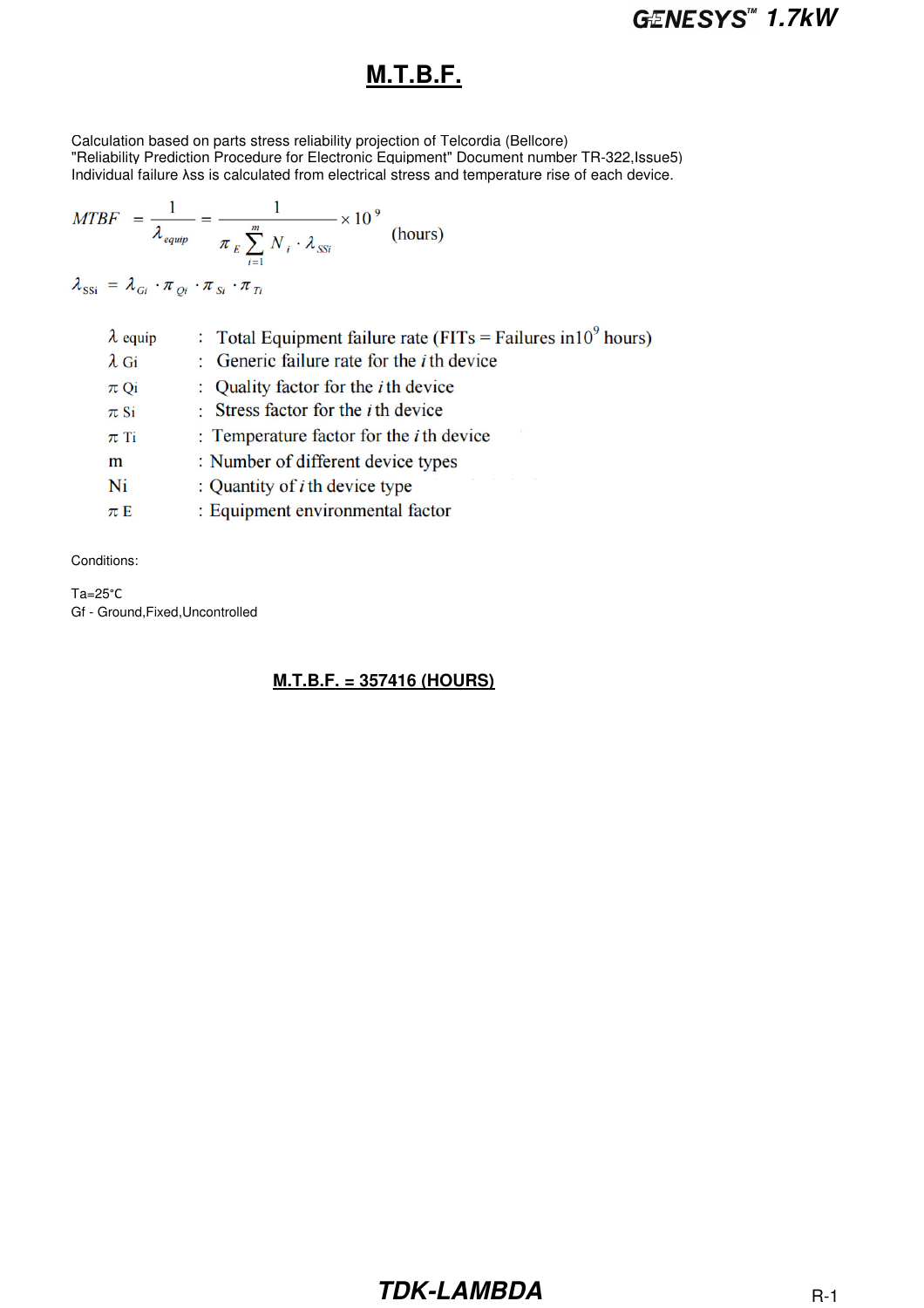#### **2.COMPONENT DERATING**

#### G 1.7kW SERIES

#### Calculation method

(1) Conditions

Input: Nominal Output: Vout - 100%, lout - 100%<br>Ambient temperature: 50 °C Ambient temperature: Mounting Method: Standard Mounting

- (2) Semiconductors Compared with maximum junction temperature and actual one which is calculated on case temperature, power dissipation and thermal impedance.
- (3) IC, Resistors, Capacitors, etc. Ambient temperature, operating conditions and power dissipation are within derating criteria.
- (4) Calculation method of thermal impedance:

$$
\Theta_{j-a} = \frac{Tj(\text{max}) - Ta}{Pc(\text{max})} \qquad \Theta_{j-c} = \frac{Tj(\text{max}) - Tc}{Pc(\text{max})} \qquad \Theta_{j-l} = \frac{Tj(\text{max}) - Tl}{Pc(\text{max})}
$$

- *Tc* : Case Temperature at Start Point of Derating; 25°C in General
- *Ta* : Ambient Temperature at Start Point of Derating; 25°C in General
- *Pc* (max): Maximum Power Dissipation
- *Tj* (max): Maximum Junction temperature
	- Θ*j-c* : Thermal Impedance between Junction and Case
	- Θ*j-a* : Thermal Impedance between Junction and Air
	- Θ*j-l* : Thermal Impedance between Junction and Lead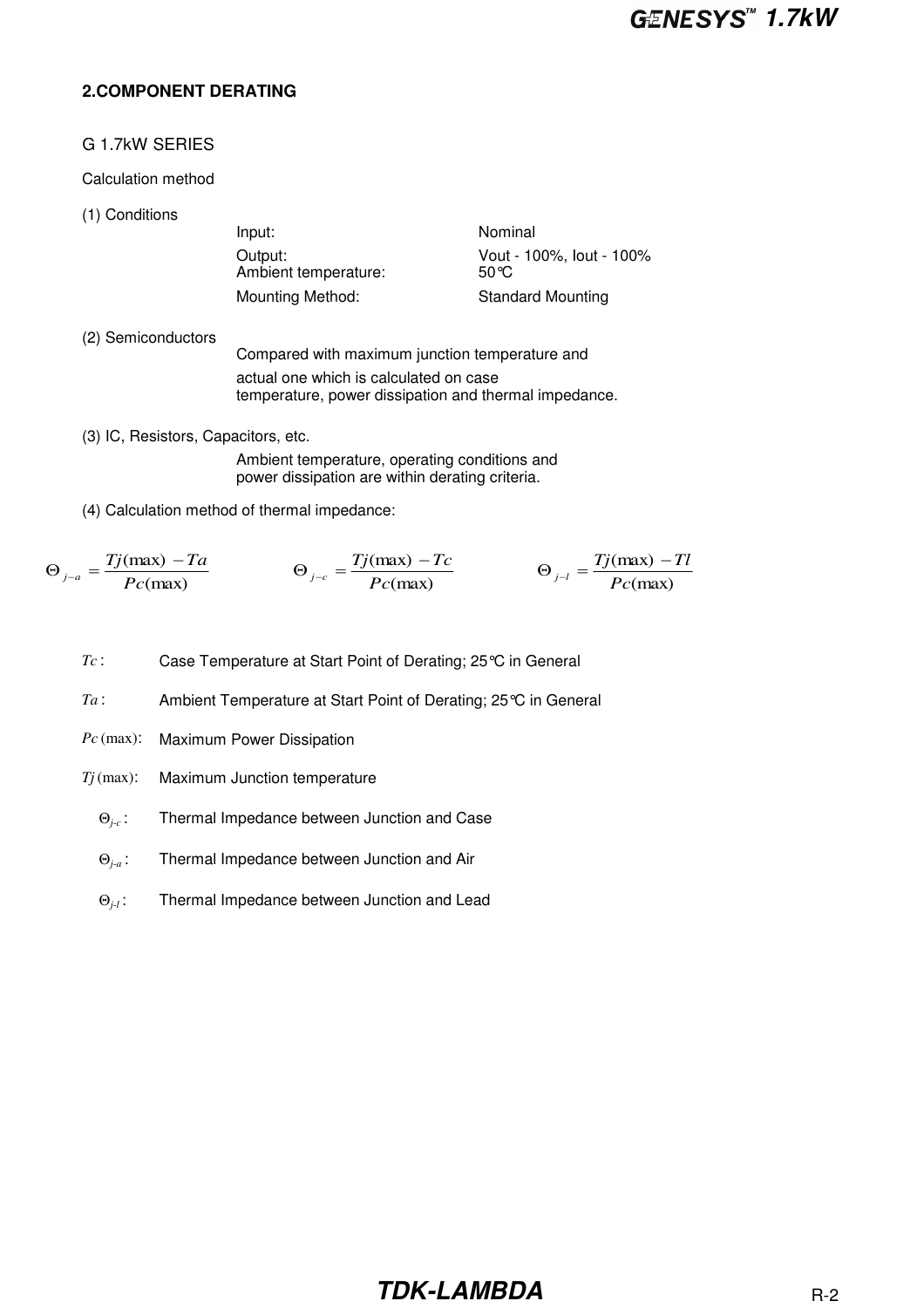Load = 100% Ta=50°C **INPUT1P 1.7kW**

| D1                | $Timax =$                                | 150  | °C | $\theta$ i-c = | 1.0  | °C/W          | $Pmax =$ | ---   | w    |
|-------------------|------------------------------------------|------|----|----------------|------|---------------|----------|-------|------|
| D25XB60-7000      | $Pd =$                                   | 7.9  | w  | $\Delta T_c =$ | 22.0 | °C            | $T_c =$  | 72.0  | ℃    |
| <b>SHINDENGEN</b> | $Tj = Tc + (\theta j-c \times Pd)$ =>    |      |    | Ti =           | 79.9 | ℃             | $D.F. =$ | 53.3  | $\%$ |
| D <sub>2</sub>    | $Timax =$                                | 150  | °C | $\theta$ j-c = | 1.0  | $\degree$ C/W | $Pmax =$ | $---$ | W    |
| D25XB60-7000      | $Pd =$                                   | 7.9  | w  | $\Delta T_c =$ | 21.0 | °C            | $T_c =$  | 71.0  | °C   |
| SHINDENGEN        | $Tj = Tc + (\theta j - c \times Pd)$ =>  |      |    | Ti =           | 78.9 | ℃             | $D.F. =$ | 52.6  | $\%$ |
| A4                | $Timax =$                                | 150  | °C | $\theta$ i-c = | 39.5 | $\degree$ C/W | $Pmax =$ | $---$ | W    |
| TPS54202DDCR      | $Pd =$                                   | 0.31 | w  | $\Delta T_c =$ | 8.6  | °C            | $Tc =$   | 58.6  | ℃    |
| TI                | $T_i = Tc + (\theta i - c \times Pd)$ => |      |    | $Ti =$         | 70.8 | °C            | $D.F. =$ | 47.2  | $\%$ |
| A <sub>5</sub>    | $Timax =$                                | 150  | °C | $\theta$ j-c = | 39.5 | $\degree$ C/W | $Pmax =$ | ---   | W    |
| TPS54202DDCR      | $Pd =$                                   | 0.03 | w  | $\Delta T_c =$ | 12.9 | °C            | $Tc =$   | 62.9  | °C   |
| ΤI                | $T_i = Tc + (\theta i - c \times Pd)$ => |      |    | Ti =           | 64.1 | °C            | $D.F. =$ | 42.7  | $\%$ |
| A6                | $Timax =$                                | 150  | °C | $\theta$ j-c = | 3.0  | $\degree$ C/W | $Pmax =$ | $---$ | w    |
| MIP2E5DMY         | $Pd =$                                   | 1.84 | w  | $\Delta T_c =$ | 11.2 | °C            | $Tc =$   | 61.2  | ℃    |
| PANASONIC         | $T_i = Tc + (\theta i - c \times Pd)$ => |      |    | Ti =           | 66.7 | °C            | $D.F. =$ | 44.5  | $\%$ |
| A7                | $Timax =$                                | 125  | °C | $\theta$ j-c = | 100  | $\degree$ C/W | $Pmax =$ | $---$ | w    |
| TPS560200DBVR     | $Pd =$                                   | 0.1  | w  | $\Delta T$ c = | 24.0 | °C            | $T_c =$  | 74.0  | °C   |
| lΤI               | $Ti = Tc + (\theta i - c \times Pd)$ =>  |      |    | Ti =           | 84.0 | °C            | $D.F. =$ | 67.2  | $\%$ |

Load = 100% Ta=50°C **PFC**

| Q3                | Tjmax=                                  | 150 | °C           | $\theta$ j-c = | 0.5  | °C/W          | $Pmax =$ | 270.0 | w                 |
|-------------------|-----------------------------------------|-----|--------------|----------------|------|---------------|----------|-------|-------------------|
| TK39N60W,S1VF     | $Pd =$                                  | 6.6 | w            | $\Delta T_c =$ | 21.6 | °C            | $T_c =$  | 71.6  | $\mathcal{C}$     |
| Toshiba           | $Tj = Tc + (\theta j-c \times Pd)$ =>   |     |              | $Tj =$         | 74.7 | ℃             | $D.F. =$ | 49.8  | $\%$              |
| Q4                | Tjmax=                                  | 150 | °C           | $\theta$ j-c = | 0.5  | °C/W          | $Pmax =$ | 270.0 | W                 |
| TK39N60W,S1VF     | $Pd =$                                  | 6.6 | W            | $\Delta T_c =$ | 24.4 | °C            | $Tc =$   | 74.4  | °C                |
| Toshiba           | $Tj = Tc + (\theta j-c \times Pd)$ =>   |     |              | $Ti =$         | 77.5 | °C            | $D.F. =$ | 51.6  | $\%$              |
| Q7                | Tjmax=                                  | 150 | $\mathrm{C}$ | $\theta$ j-c = | 0.5  | °C/W          | $Pmax =$ | 270.0 | W                 |
| TK39N60W,S1VF     | $Pd =$                                  | 6.6 | W            | $\Delta T_c =$ | 23.7 | °C            | $Tc =$   | 73.7  | $\mathcal{C}$     |
| Toshiba           | $Tj = Tc + (\theta j-c \times Pd)$ =>   |     |              | $Tj =$         | 76.8 | °C            | $D.F. =$ | 51.2  | $\%$              |
| Q8                | Tjmax=                                  | 150 | °C           | $\theta$ j-c = | 0.5  | °C/W          | $Pmax =$ | 270.0 | W                 |
| TK39N60W,S1VF     | $Pd =$                                  | 6.6 | W            | $\Delta T_c =$ | 20.6 | °C            | $Tc =$   | 70.6  | °C                |
| Toshiba           | $Tj = Tc + (\theta j-c \times Pd)$ =>   |     |              | $Ti =$         | 73.7 | °C            | $D.F. =$ | 49.1  | %                 |
| D <sub>2</sub>    | Tjmax=                                  | 175 | °C           | $\theta$ j-c = | 1.7  | °C/W          | $Pmax =$ | 89.0  | W                 |
| <b>IDH10G65C5</b> | $Pd =$                                  | 3.5 | W            | $\Delta T_c =$ | 15.4 | ℃             | $T_c =$  | 65.4  | °C                |
| <b>INFINEON</b>   | $Tj = Tc + (\theta j-c \times Pd)$ =>   |     |              | $Tj =$         | 71.3 | °C            | $D.F. =$ | 40.8  | $\%$              |
| D <sub>3</sub>    | Tjmax=                                  | 175 | °C           | $\theta$ j-c = | 1.7  | $\degree$ C/W | $Pmax =$ | 89.0  | W                 |
| IDH10G65C5        | $Pd =$                                  | 3.5 | W            | $\Delta T_c =$ | 15.5 | °C            | $T_c =$  | 65.5  | $\rm ^{\circ}\!C$ |
| <b>INFINEON</b>   | $Tj = Tc + (\theta j-c \times Pd)$ =>   |     |              | $T$ $i =$      | 71.4 | °C            | $D.F. =$ | 40.8  | %                 |
| D <sub>5</sub>    | Tjmax=                                  | 175 | °C           | $\theta$ j-c = | 1.7  | $\degree$ C/W | $Pmax =$ | 89.0  | W                 |
| IDH10G65C5        | $Pd =$                                  | 3.5 | W            | $\Delta T_c =$ | 16.5 | ℃             | $Tc =$   | 66.5  | °C                |
| <b>INFINEON</b>   | $Tj = Tc + (\theta j - c \times Pd)$ => |     |              | $Ti =$         | 72.4 | °C            | $D.F. =$ | 41.4  | $\%$              |
| D <sub>6</sub>    | Tjmax=                                  | 175 | °C           | $\theta$ j-c = | 1.7  | $\degree$ C/W | $Pmax =$ | 89.0  | W                 |
| <b>IDH10G65C5</b> | $Pd =$                                  | 3.5 | W            | $\Delta T_c =$ | 15.6 | °C            | $Tc =$   | 65.6  | °C                |
| <b>INFINEON</b>   | $Tj = Tc + (\theta j - c \times Pd)$ => |     |              | $Tj =$         | 71.5 | °C            | $D.F. =$ | 40.9  | $\%$              |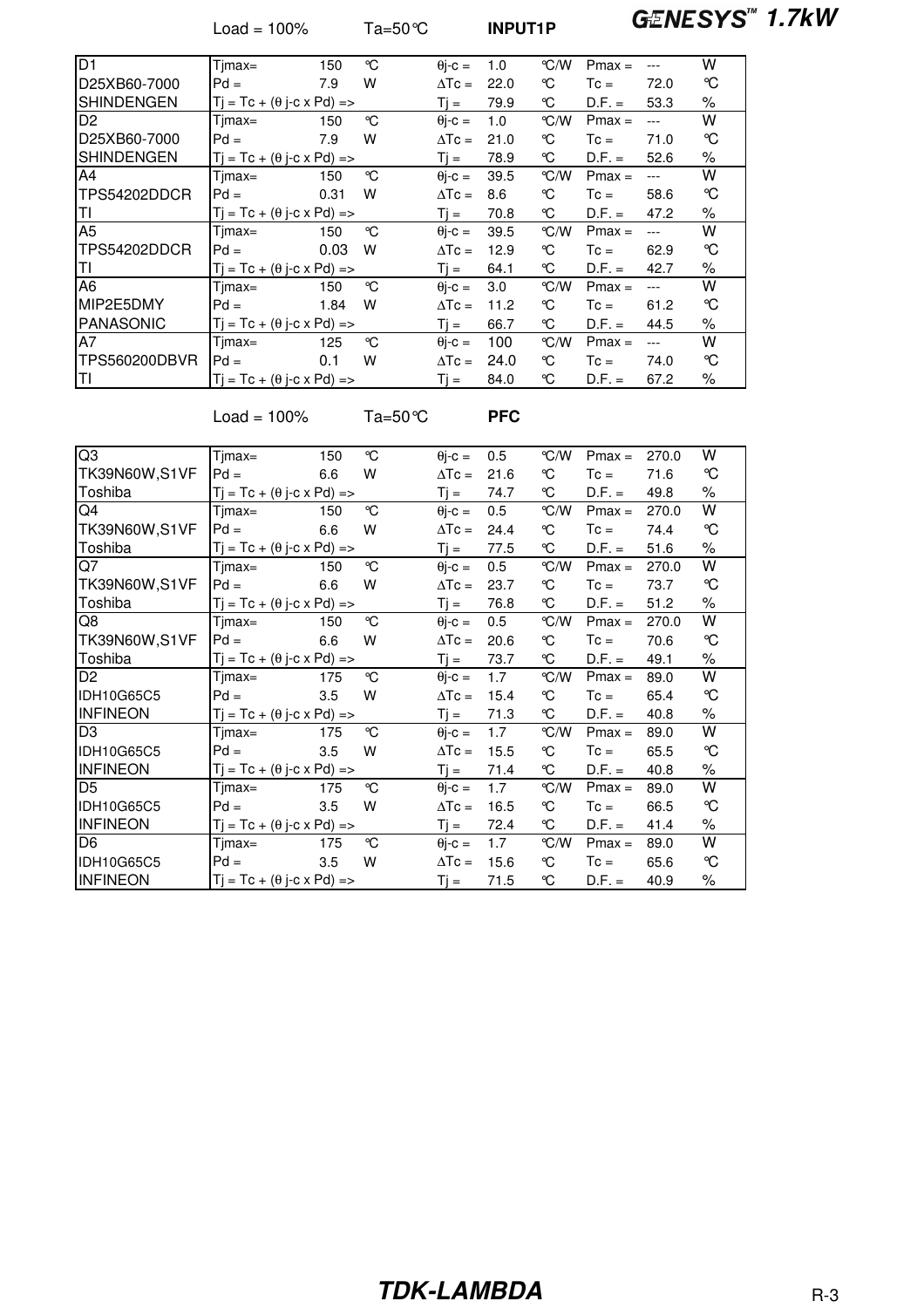Load = 100% Ta=50℃ **DC/DC 10V GENESYS<sup>™</sup> 1.7kW** 

| $\overline{Q1}$   | $Timax =$                                | 150   | °C           | $\theta$ j-c =    | 0.57  | $\degree$ C/W | $Pmax =$ | 220.0 | W                       |
|-------------------|------------------------------------------|-------|--------------|-------------------|-------|---------------|----------|-------|-------------------------|
| FMW30N60S1HF      | $Pd =$                                   | 13.15 | W            | $\Delta T_c =$    | 52.0  | °C            | $Tc =$   | 102.0 | °C                      |
| Fuji              | $Tj = Tc + (\theta j-c \times Pd)$ =>    |       |              | $T$ $i =$         | 109.5 | °C            | $D.F. =$ | 73.0  | $\%$                    |
| Q <sub>2</sub>    | $Timax =$                                | 150   | $\mathrm{C}$ | $\theta$ j-c =    | 0.57  | $\degree$ C/W | $Pmax =$ | 220.0 | W                       |
| FMW30N60S1HF      | $Pd =$                                   | 13.15 | W            | $\Delta T c =$    | 60.0  | ℃             | $T_c =$  | 110.0 | °C                      |
| Fuji              | $Tj = Tc + (\theta j-c \times Pd)$ =>    |       |              | $T$ $i =$         | 117.5 | °C            | $D.F. =$ | 78.3  | $\%$                    |
| $\overline{Q5}$   | $Timax =$                                | 150   | $\mathrm{C}$ | $\theta$ j-c =    | 0.96  | $\degree$ C/W | $Pmax =$ | 130.0 | $\overline{\mathsf{W}}$ |
| <b>FMV40N60S1</b> | $Pd =$                                   | 5.41  | W            | $\Delta T_c =$    | 51.5  | °C            | $T_c =$  | 101.5 | $\mathcal{C}$           |
| Fuji              | $T_i = Tc + (\theta i - c \times Pd)$ => |       |              | $Tj =$            | 106.7 | °C            | $D.F. =$ | 71.1  | $\%$                    |
| Q6                | Timax=                                   | 150   | $\mathrm{C}$ | $\theta$ j-c =    | 0.96  | °C/W          | $Pmax =$ | 130.0 | W                       |
| <b>FMV40N60S1</b> | $Pd =$                                   | 5.39  | W            | $\Delta T_c =$    | 49.0  | °C            | $T_c =$  | 99.0  | $\mathcal{C}$           |
| Fuji              | $Tj = Tc + (\theta j-c \times Pd)$ =>    |       |              | $T$ $=$           | 104.2 | °C            | $D.F. =$ | 69.4  | $\%$                    |
| Q9                | $Timax =$                                | 150   | °C           | $\theta$ j-c =    | 0.96  | $\degree$ C/W | $Pmax =$ | 130.0 | W                       |
| <b>FMV40N60S1</b> | $Pd =$                                   | 5.58  | W            | $\Delta T_c =$    | 49.0  | °C            | $T_c =$  | 99.0  | °C                      |
| Fuji              | $T_i = Tc + (\theta i - c \times Pd)$ => |       |              | $T$ $i =$         | 104.4 | °C            | $D.F. =$ | 69.6  | $\%$                    |
| Q10               | Timax=                                   | 150   | $\mathrm{C}$ | $\theta$ j-c =    | 0.96  | °C/W          | $Pmax =$ | 130.0 | W                       |
| <b>FMV40N60S1</b> | $Pd =$                                   | 6.64  | W            | $\Delta T_c =$    | 46.5  | °C            | $T_c =$  | 96.5  | $\rm ^{\circ}\!C$       |
| Fuji              | $Tj = Tc + (\theta j-c \times Pd)$ =>    |       |              | $T$ $=$           | 102.9 | °C            | $D.F. =$ | 68.6  | $\%$                    |
| Q17,Q19,Q21       | Timax=                                   | 175   | °C           | $\theta$ j-c =    | 0.9   | $\degree$ C/W | $Pmax =$ | 167.0 | W                       |
| IPP023N04N G      | $Pd =$                                   | 0.65  | W            | $\Delta T$ c =    | 51.0  | °C            | $T_c =$  | 101.0 | $\rm ^{\circ}\!C$       |
| Infineon          | $Tj = Tc + (\theta j-c \times Pd)$ =>    |       |              | $T_{\parallel} =$ | 101.6 | °C            | $D.F. =$ | 58.0  | $\%$                    |
| $Q23 - Q27$       | Timax=                                   | 175   | °C           | $\theta$ j-c =    | 0.9   | °C/W          | $Pmax =$ | 167.0 | W                       |
| IPP023N04N G      | $Pd =$                                   | 0.65  | W            | $\Delta T_c =$    | 51.0  | °C            | $T_c =$  | 101.0 | $\mathcal{C}$           |
| Infineon          | $Tj = Tc + (\theta j-c \times Pd)$ =>    |       |              | $Tj =$            | 101.6 | °C            | $D.F. =$ | 58.0  | $\%$                    |
| D <sub>4</sub>    | Tjmax=                                   | 175   | °C           | $\theta$ j-c =    | 1.7   | $\degree$ C/W | $Pmax =$ | $---$ | W                       |
| IDH10G65C5        | $Pd =$                                   | 2.6   | W            | $\Delta T_c =$    | 40.1  | °C            | $T_c =$  | 90.1  | °C                      |
| Infineon          | $Tj = Tc + (\theta j-c \times Pd)$ =>    |       |              | $Tj =$            | 94.5  | °C            | $D.F. =$ | 54.0  | $\%$                    |

Load = 100% Ta=50°C **DC/DC 60V**

| Q1                | Tjmax=                                  | 150     | °C | $\theta$ j-c = | 0.57  | °C/W | $Pmax =$ | 220.0 | W             |
|-------------------|-----------------------------------------|---------|----|----------------|-------|------|----------|-------|---------------|
| FMW30N60S1HF      | $Pd =$                                  | 12.47 W |    | $\Delta T_c =$ | 57.2  | ℃    | $T_c =$  | 107.2 | °C            |
| Fuji              | $Tj = Tc + (\theta j - c \times Pd)$ => |         |    | $Tj =$         | 114.3 | °C   | $D.F. =$ | 76.2  | %             |
| Q2                | Tjmax=                                  | 150     | °C | $\theta$ j-c = | 0.57  | °C/W | $Pmax =$ | 220.0 | W             |
| FMW30N60S1HF      | $Pd =$                                  | 11.31   | W  | $\Delta T_c =$ | 60.2  | ℃    | $T_c =$  | 110.2 | °C            |
| Fuji              | $Tj = Tc + (\theta j-c \times Pd)$ =>   |         |    | $T$ $i =$      | 116.6 | °C   | $D.F. =$ | 77.8  | $\%$          |
| Q <sub>5</sub>    | $Timax =$                               | 150     | ℃  | $\theta$ j-c = | 0.96  | °C/W | $Pmax =$ | 130.0 | W             |
| <b>FMV40N60S1</b> | $Pd =$                                  | 5.41    | W  | $\Delta T c =$ | 36.8  | ℃    | $T_c =$  | 86.8  | °C            |
| Fuji              | $Tj = Tc + (\theta j - c \times Pd)$ => |         |    | $Ti =$         | 92.0  | ℃    | $D.F. =$ | 61.3  | $\%$          |
| Q6                | $Timax =$                               | 150     | °C | $\theta$ j-c = | 0.96  | °C/W | $Pmax =$ | 130.0 | W             |
| <b>FMV40N60S1</b> | $Pd =$                                  | 5.39    | W  | $\Delta T_c =$ | 41.4  | °C   | $T_c =$  | 91.4  | °C            |
| Fuji              | $Tj = Tc + (\theta j-c \times Pd)$ =>   |         |    | $Tj =$         | 96.6  | °C   | $D.F. =$ | 64.4  | $\%$          |
| Q9                | Tjmax=                                  | 150     | °C | $\theta$ j-c = | 0.96  | °C/W | $Pmax =$ | 130.0 | W             |
| <b>FMV40N60S1</b> | $Pd =$                                  | 5.58    | W  | $\Delta T$ c = | 37.1  | °C   | $Tc =$   | 87.1  | °C            |
| Fuji              | $Tj = Tc + (\theta j-c \times Pd)$ =>   |         |    | $Ti =$         | 92.5  | ℃    | $D.F. =$ | 61.6  | %             |
| Q10               | $T$ jmax=                               | 150     | °C | $\theta$ j-c = | 0.96  | °C/W | $Pmax =$ | 130.0 | W             |
| <b>FMV40N60S1</b> | $Pd =$                                  | 6.64    | W  | $\Delta T_c =$ | 40.8  | °C   | $T_c =$  | 90.8  | $\mathcal{C}$ |
| Fuji              | $Tj = Tc + (\theta j-c \times Pd)$ =>   |         |    | $T$ j =        | 97.2  | °C   | $D.F. =$ | 64.8  | $\%$          |
| D24~D31           | Tjmax=                                  | 175     | °C | $\theta$ j-c = | 1.3   | °C/W | $Pmax =$ | $---$ | W             |
| STTH2003CT        | $Pd =$                                  | 3.542 W |    | $\Delta T_c =$ | 41.4  | ℃    | $Tc =$   | 91.4  | °C            |
| ST                | $Tj = Tc + (\theta j-c \times Pd)$ =>   |         |    | $T$ $j =$      | 96.0  | °C   | $D.F. =$ | 54.9  | $\%$          |
| D <sub>4</sub>    | Tjmax=                                  | 175     | °C | $\theta$ j-c = | 1.7   | °C/W | $Pmax =$ | $---$ | W             |
| <b>IDH10G65C5</b> | $Pd =$                                  | 2.6     | W  | $\Delta T_c =$ | 40.6  | ℃    | $Tc =$   | 90.6  | °C            |
| Infineon          | $Tj = Tc + (\theta j - c \times Pd)$ => |         |    | $T$ $i =$      | 95.0  | ℃    | $D.F. =$ | 54.3  | %             |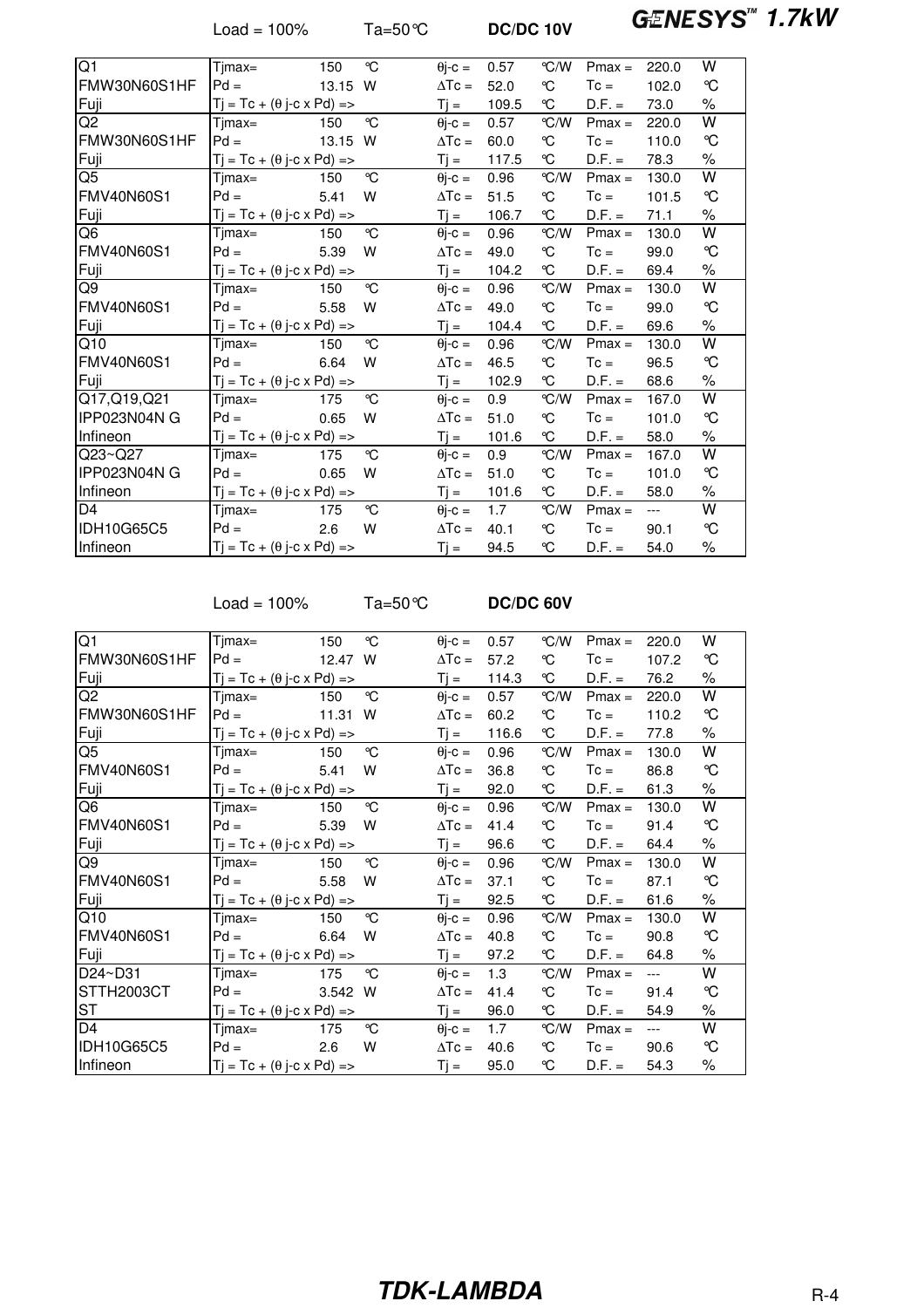Load = 100% Ta=50℃ **DC/DC 150V GENESYS<sup>™</sup> 1.7kW** 

| Q1                | Tjmax=                                  | 150   | °C | $\theta$ j-c = | 0.57  | $\degree$ C/W | $Pmax =$ | 220.0 | w             |
|-------------------|-----------------------------------------|-------|----|----------------|-------|---------------|----------|-------|---------------|
| FMW30N60S1HF      | $Pd =$                                  | 13.15 | W  | $\Delta T_c =$ | 32.7  | °C            | $T_c =$  | 82.7  | $\mathcal{C}$ |
| Fuji              | $Tj = Tc + (\theta j-c \times Pd)$ =>   |       |    | $Tj =$         | 90.2  | °C            | $D.F. =$ | 60.1  | %             |
| $\overline{Q}$    | $Timax =$                               | 150   | °C | $\theta$ j-c = | 0.57  | $\degree$ C/W | $Pmax =$ | 220.0 | W             |
| FMW30N60S1HF      | $Pd =$                                  | 13.15 | w  | $\Delta T_c =$ | 35.2  | °C            | $T_c =$  | 85.2  | °C            |
| Fuji              | $Tj = Tc + (\theta j - c \times Pd)$ => |       |    | $Ti =$         | 92.7  | °C            | $D.F. =$ | 61.8  | $\%$          |
| $\overline{Q5}$   | $Timax =$                               | 150   | °C | $\theta$ j-c = | 0.96  | $\degree$ C/W | $Pmax =$ | 130.0 | W             |
| <b>FMV40N60S1</b> | $Pd =$                                  | 4.64  | w  | $\Delta T c =$ | 30.1  | °C            | $T_c =$  | 80.1  | °C            |
| Fuji              | $Tj = Tc + (\theta j-c \times Pd)$ =>   |       |    | $Tj =$         | 84.6  | ℃             | $D.F. =$ | 56.4  | %             |
| Q <sub>6</sub>    | $Timax =$                               | 150   | °C | $\theta$ j-c = | 0.96  | °C/W          | $Pmax =$ | 130.0 | W             |
| <b>FMV40N60S1</b> | $Pd =$                                  | 4.72  | w  | $\Delta T_c =$ | 36.5  | °C            | $T_c =$  | 86.5  | °C            |
| Fuji              | $Tj = Tc + (\theta j - c \times Pd)$ => |       |    | $Ti =$         | 91.0  | °C            | $D.F. =$ | 60.7  | $\%$          |
| Q9                | $Timax =$                               | 150   | °C | $\theta$ i-c = | 0.96  | $\degree$ C/W | $Pmax =$ | 130.0 | w             |
| <b>FMV40N60S1</b> | $Pd =$                                  | 4.64  | w  | $\Delta T_c =$ | 35.3  | °C            | $T_c =$  | 85.3  | °C            |
| Fuji              | $Tj = Tc + (\theta j-c \times Pd)$ =>   |       |    | $Tj =$         | 89.8  | ℃             | $D.F. =$ | 59.8  | %             |
| Q10               | Tjmax=                                  | 150   | °C | $\theta$ j-c = | 0.96  | °C/W          | $Pmax =$ | 130.0 | W             |
| <b>FMV40N60S1</b> | $Pd =$                                  | 4.72  | w  | $\Delta T_c =$ | 34.0  | °C            | $T_c =$  | 84.0  | °C            |
| Fuji              | $Tj = Tc + (\theta j-c \times Pd)$ =>   |       |    | $Ti =$         | 88.5  | °C            | $D.F. =$ | 59.0  | $\%$          |
| D30~D37           | Tjmax=                                  | 150   | °C | $\theta$ j-c = | 3.5   | $\degree$ C/W | $Pmax =$ | $---$ | W             |
| <b>YG911S3R</b>   | $Pd =$                                  | 3.5   | w  | $\Delta T_c =$ | 52.6  | °C            | $T_c =$  | 102.6 | °C            |
| Fuji              | $Tj = Tc + (\theta j-c \times Pd)$ =>   |       |    | $Tj =$         | 114.9 | °C            | $D.F. =$ | 76.6  | $\%$          |
| $\overline{D}4$   | Timax=                                  | 175   | °C | $\theta$ j-c = | 1.7   | $\degree$ C/W | $Pmax =$ | $---$ | W             |
| <b>IDH10G65C5</b> | $Pd =$                                  | 2     | W  | $\Delta T_c =$ | 37.0  | °C            | $T_c =$  | 87.0  | °C            |
| Infineon          | $Tj = Tc + (\theta j - c \times Pd)$ => |       |    | Ti =           | 90.4  | ℃             | $D.F. =$ | 51.7  | %             |
|                   |                                         |       |    |                |       |               |          |       |               |

Load = 100% Ta=50°C **DC/DC 600V**

| Q1                | Tjmax=                                  | 150     | °C | $\theta$ j-c = | 0.57  | $\degree$ C/W | $Pmax =$ | 220.0 | W                 |
|-------------------|-----------------------------------------|---------|----|----------------|-------|---------------|----------|-------|-------------------|
| FMW30N60S1HF      | $Pd =$                                  | 13.37 W |    | $\Delta T_c =$ | 52.0  | ℃             | $T_c =$  | 102.0 | °C                |
| Fuji              | $Tj = Tc + (\theta j-c \times Pd)$ =>   |         |    | $Tj =$         | 109.6 | ℃             | $D.F. =$ | 73.1  | ℅                 |
| Q <sub>2</sub>    | Tjmax=                                  | 150     | °C | $\theta$ j-c = | 0.57  | °C/W          | $Pmax =$ | 220.0 | W                 |
| FMW30N60S1HF      | $Pd =$                                  | 11.18 W |    | $\Delta T c =$ | 60.0  | °C            | $T_c =$  | 110.0 | °C                |
| Fuji              | $Tj = Tc + (\theta j-c \times Pd)$ =>   |         |    | $Tj =$         | 116.4 | °C            | $D.F. =$ | 77.6  | %                 |
| Q <sub>5</sub>    | Tjmax=                                  | 150     | °C | $\theta$ j-c = | 0.96  | °C/W          | $Pmax =$ | 130.0 | W                 |
| <b>FMV40N60S1</b> | $Pd =$                                  | 4.78    | w  | $\Delta T_c =$ | 37.0  | ℃             | $T_c =$  | 87.0  | $\rm ^{\circ}\!C$ |
| Fuji              | $Tj = Tc + (\theta j-c \times Pd)$ =>   |         |    | $Ti =$         | 91.6  | °C            | $D.F. =$ | 61.1  | $\%$              |
| Q6                | Tjmax=                                  | 150     | °C | $\theta$ j-c = | 0.96  | $\degree$ C/W | $Pmax =$ | 130.0 | W                 |
| <b>FMV40N60S1</b> | $Pd =$                                  | 4.73    | W  | $\Delta T_c =$ | 38.0  | ℃             | $T_c =$  | 88.0  | °C                |
| Fuji              | $Tj = Tc + (\theta j - c \times Pd)$ => |         |    | $Tj =$         | 92.5  | °C            | $D.F. =$ | 61.7  | %                 |
| Q9                | Tjmax=                                  | 150     | °C | $\theta$ j-c = | 0.96  | $\degree$ C/W | $Pmax =$ | 130.0 | W                 |
| <b>FMV40N60S1</b> | $Pd =$                                  | 5.24    | W  | $\Delta T$ c = | 36.0  | ℃             | $T_c =$  | 86.0  | $\mathcal{C}$     |
| Fuji              | $Tj = Tc + (\theta j - c \times Pd)$ => |         |    | $Ti =$         | 91.0  | °C            | $D.F. =$ | 60.7  | $\%$              |
| Q10               | Tjmax=                                  | 150     | °C | $\theta$ j-c = | 0.96  | $\degree$ C/W | $Pmax =$ | 130.0 | W                 |
| <b>FMV40N60S1</b> | $Pd =$                                  | 5       | W  | $\Delta T_c =$ | 38.0  | ℃             | $T_c =$  | 88.0  | $\mathcal{C}$     |
| Fuji              | $Tj = Tc + (\theta j - c \times Pd)$ => |         |    | $Tj =$         | 92.8  | ℃             | $D.F. =$ | 61.9  | ℅                 |
| D31~D35           | Tjmax=                                  | 175     | °C | $\theta$ j-c = | 2.0   | °C/W          | $Pmax =$ | $---$ | W                 |
| IDH02SG120        | $Pd =$                                  | 3.414 W |    | $\Delta T c =$ | 40.5  | °C            | $T_c =$  | 90.5  | °C                |
| Infineon          | $Tj = Tc + (\theta j - c \times Pd)$ => |         |    | $Tj =$         | 97.3  | °C            | $D.F. =$ | 55.6  | %                 |
| D <sub>4</sub>    | Tjmax=                                  | 175     | ℃  | $\theta$ j-c = | 1.7   | °C/W          | $Pmax =$ | $---$ | W                 |
| IDH10G65C5        | $Pd =$                                  | 2.2     | W  | $\Delta T_c =$ | 40.0  | ℃             | $T_c =$  | 90.0  | °C                |
| Infineon          | $Tj = Tc + (\theta j - c \times Pd)$ => |         |    | $Ti =$         | 93.7  | ℃             | $D.F. =$ | 53.6  | %                 |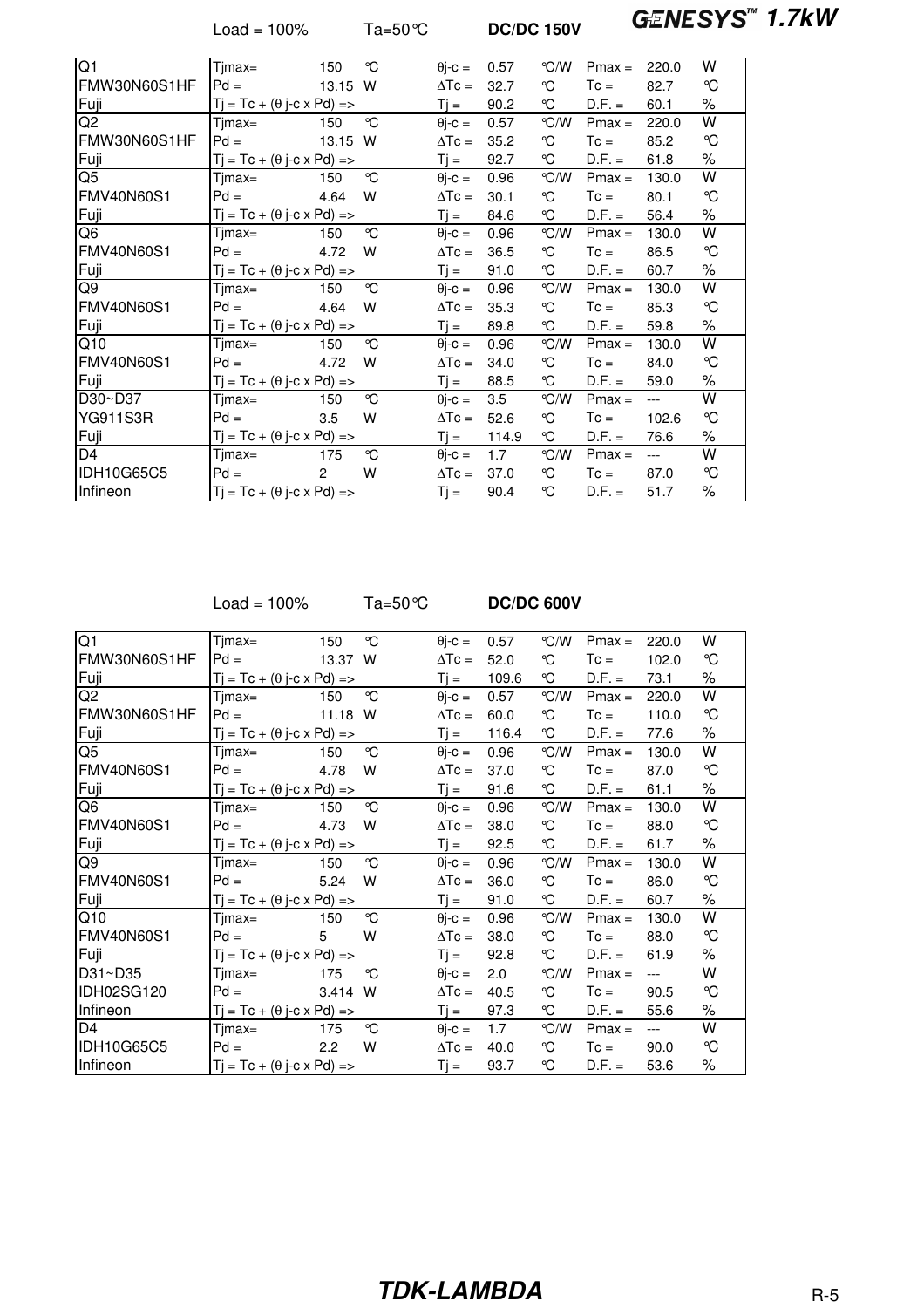### **3.Main Components Temperature Rise**

| Location No.             |                     | Parts Name        | ∆T Temperature Rise (℃)  |  |  |
|--------------------------|---------------------|-------------------|--------------------------|--|--|
|                          |                     |                   | <b>Standard Mounting</b> |  |  |
|                          | T <sub>3</sub> IN   | Transformer       | 72.0                     |  |  |
|                          | T <sub>3</sub> Core | Transformer       | 46.4                     |  |  |
|                          | Q17                 | Mosfet            | 46.5                     |  |  |
|                          | Q6                  | Mosfet            | 36.4                     |  |  |
|                          | Q2                  | Mosfet            | 46.3                     |  |  |
| $DC-DC$                  | D4                  | Diode             | 37.1                     |  |  |
|                          | Q <sub>32</sub>     | Mosfet            | 32.3                     |  |  |
|                          | L3 IN               | Choke             | 49.1                     |  |  |
|                          | L3 Core             | Choke             | 34.2                     |  |  |
|                          | C4                  | E-Cap             | 30.9                     |  |  |
|                          | C17                 | E-Cap             | 22.0                     |  |  |
|                          | R <sub>101</sub>    | Shunt             | 47.3                     |  |  |
|                          | L1                  | Choke             | 29.7                     |  |  |
| <b>PFC</b>               | D <sub>5</sub>      | Diode             | 23.5                     |  |  |
|                          | Q4                  | Mosfet            | 68.3                     |  |  |
|                          | C <sub>21</sub>     | E-Cap             | 12.7                     |  |  |
|                          | $\overline{C5}$     | E-Cap             | 30.9                     |  |  |
| <b>OUTPUT FILTERC1</b>   |                     | $E-Cap$           | 28.6                     |  |  |
|                          | L1 Core             | Choke             | 28.3                     |  |  |
|                          | D <sub>2</sub>      | <b>Bridge</b>     | 52.2                     |  |  |
|                          | RL <sub>1</sub>     | Relay             | 27.3                     |  |  |
|                          | A <sub>6</sub>      | Top-Switch        | 18.3                     |  |  |
|                          | T1 Core             | Transformer       | 21.4                     |  |  |
| <b>INPUT</b>             | <b>T1 IN1</b>       | Transformer       | 27.8                     |  |  |
|                          | <b>T1 IN2</b>       | Transformer       | 25.3                     |  |  |
|                          | C30                 | $E-Cap$           | 11.6                     |  |  |
|                          | C44                 | E-Cap             | 18.7                     |  |  |
|                          | C66                 | E-Cap             | 15.2                     |  |  |
|                          | C75                 | E-Cap             | 18.5                     |  |  |
| Conditions:              |                     |                   |                          |  |  |
| <b>Standard Mounting</b> |                     | <b>TDK-Lambda</b> |                          |  |  |
| Input Voltage            |                     | 85V~265V          |                          |  |  |
| Output Voltage           |                     | 10V               |                          |  |  |
| <b>Output Current</b>    |                     | 170A              |                          |  |  |

#### **G10-170**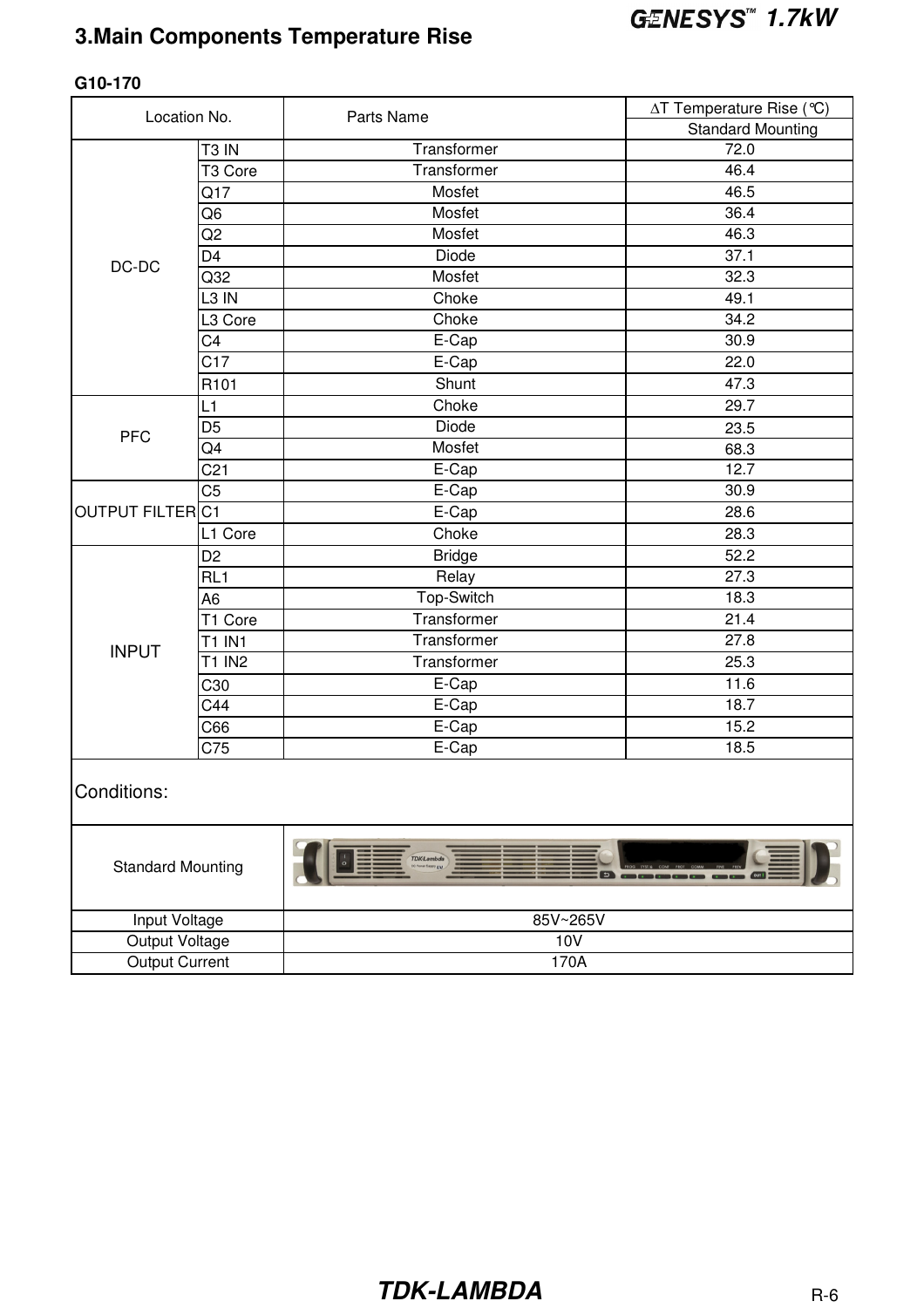## **1.7kW 3.Main Components Temperature Rise**

| Location No.             |                     | Parts Name        | ∆T Temperature Rise (℃)  |  |  |  |  |
|--------------------------|---------------------|-------------------|--------------------------|--|--|--|--|
|                          |                     |                   | <b>Standard Mounting</b> |  |  |  |  |
|                          | Q <sub>2</sub>      | Mosfet            | 60.2                     |  |  |  |  |
|                          | D <sub>26</sub>     | Diode             | 41.4                     |  |  |  |  |
|                          | Q6                  | Mosfet            | 41.4                     |  |  |  |  |
|                          | T <sub>3</sub> IN   | Transformer       | 73.5                     |  |  |  |  |
| DC-DC                    | T <sub>3</sub> Core | Transformer       | 33.7                     |  |  |  |  |
|                          | Q16                 | Mosfet            | 28.4                     |  |  |  |  |
|                          | L3                  | Choke             | 31.4                     |  |  |  |  |
|                          | R91                 | Shunt             | 30.6                     |  |  |  |  |
|                          | C <sub>5</sub>      | E-Cap             | 23                       |  |  |  |  |
|                          | C <sub>1</sub>      | Choke             | 19.7                     |  |  |  |  |
| <b>OUTPUT FILTERC5</b>   |                     | E-Cap             | 30.1                     |  |  |  |  |
|                          | C44                 | E-Cap             | 20.9                     |  |  |  |  |
| Conditions:              |                     |                   |                          |  |  |  |  |
| <b>Standard Mounting</b> |                     | <b>TDK-Lambda</b> | $\overline{a}$           |  |  |  |  |
| Ta                       |                     | $50^{\circ}$ C    |                          |  |  |  |  |
| Input Voltage            |                     | 85V~265V          |                          |  |  |  |  |
| Output Voltage           |                     | 60V               |                          |  |  |  |  |
| <b>Output Current</b>    |                     | 28A               |                          |  |  |  |  |

#### **G60-28**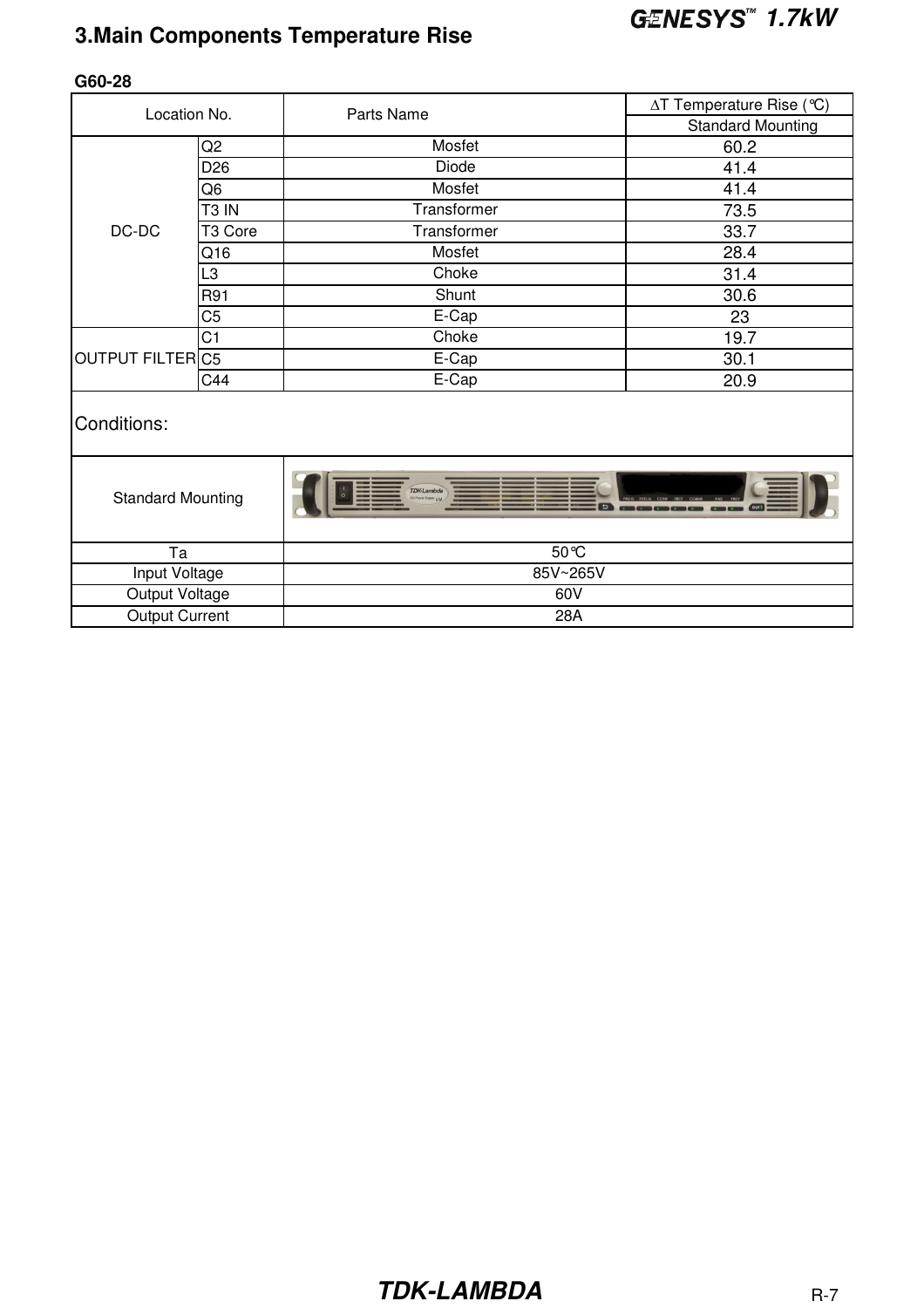## **1.7kW 3.Main Components Temperature Rise**

|                          | Location No.      | Parts Name        | ∆T Temperature Rise (℃)  |  |  |  |  |
|--------------------------|-------------------|-------------------|--------------------------|--|--|--|--|
|                          |                   |                   | <b>Standard Mounting</b> |  |  |  |  |
|                          | Q <sub>2</sub>    | Mosfet            | 35.2                     |  |  |  |  |
|                          | D35               | Diode             | 52.6                     |  |  |  |  |
|                          | Q <sub>6</sub>    | Mosfet            | 36.5                     |  |  |  |  |
|                          | T <sub>3</sub> IN | Transformer       | 59.8                     |  |  |  |  |
| DC-DC                    | T3 Core           | Transformer       | 33.7                     |  |  |  |  |
|                          | Q16               | Mosfet            | 25.3                     |  |  |  |  |
|                          | L3                | Choke             | 44.0                     |  |  |  |  |
|                          | R99               | Shunt             | 37.4                     |  |  |  |  |
|                          | C7                | E-Cap             | 26.6                     |  |  |  |  |
|                          | C <sub>1</sub>    | Film Cap          | 25.8                     |  |  |  |  |
| OUTPUT FILTERC2          |                   | Film Cap          | 24.8                     |  |  |  |  |
|                          | C <sub>4</sub>    | E-Cap             | 26.6                     |  |  |  |  |
| Conditions:              |                   |                   |                          |  |  |  |  |
| <b>Standard Mounting</b> |                   | <b>TDK-Lambda</b> |                          |  |  |  |  |
| Ta                       |                   | $50^{\circ}$ C    |                          |  |  |  |  |
| Input Voltage            |                   | 85V~265V          |                          |  |  |  |  |
| Output Voltage           |                   | 150V              |                          |  |  |  |  |

Output Current 11.2A

#### **G150-11.2**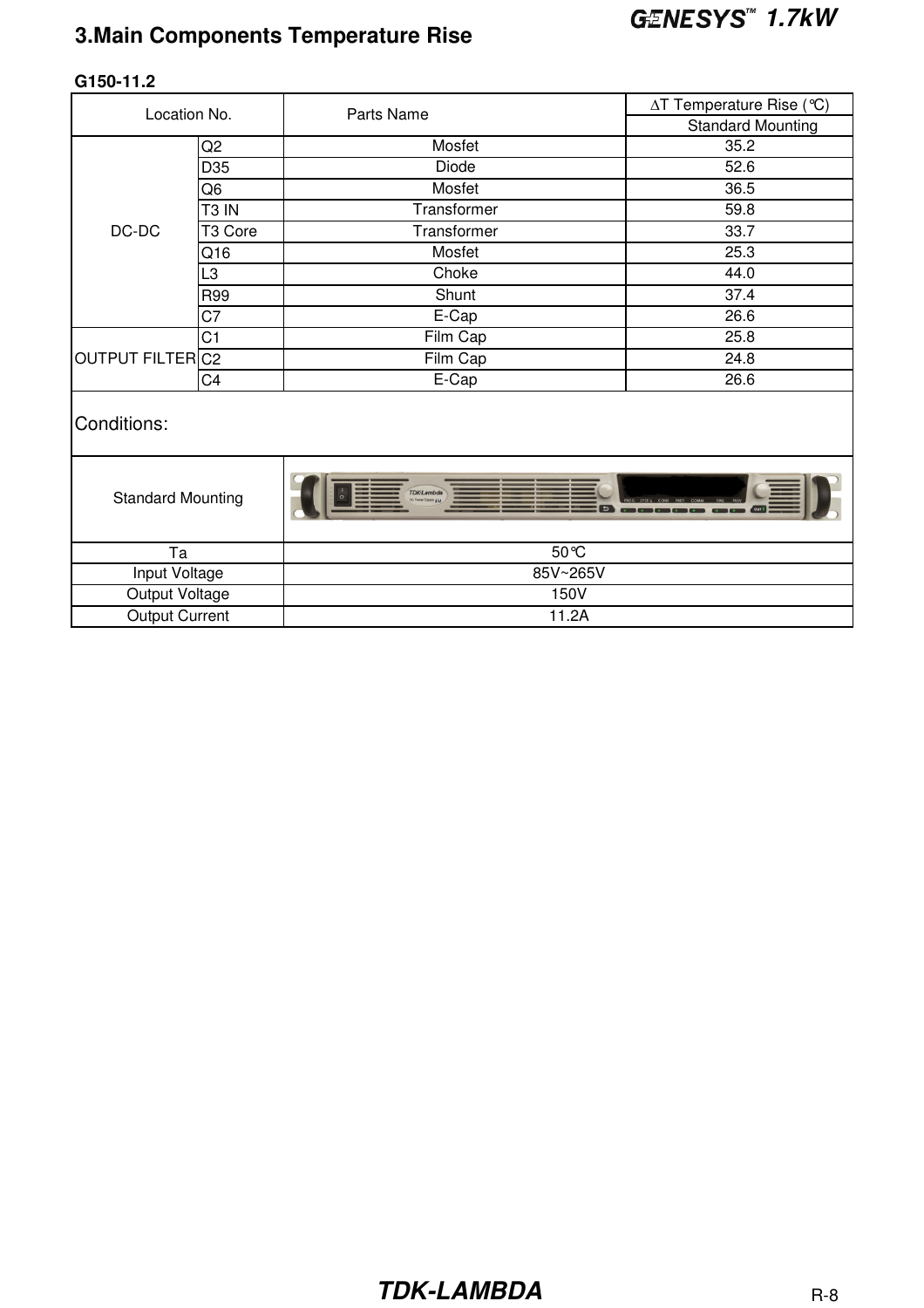## **1.7kW 3.Main Components Temperature Rise**

|                          | Location No.        | Parts Name        | ∆T Temperature Rise (℃)  |  |  |  |  |  |  |  |  |  |
|--------------------------|---------------------|-------------------|--------------------------|--|--|--|--|--|--|--|--|--|
|                          |                     |                   | <b>Standard Mounting</b> |  |  |  |  |  |  |  |  |  |
|                          | Q <sub>2</sub>      | Mosfet            | 59.1                     |  |  |  |  |  |  |  |  |  |
|                          | D34                 | <b>Diode</b>      | 40.4                     |  |  |  |  |  |  |  |  |  |
|                          | Q10                 | Mosfet            | 39.8                     |  |  |  |  |  |  |  |  |  |
|                          | T <sub>3</sub> IN   | Transformer       | 79.9                     |  |  |  |  |  |  |  |  |  |
|                          | T3 Core             | Transformer       | 43.9                     |  |  |  |  |  |  |  |  |  |
| $DC-DC$                  | Q16                 | Mosfet            | 29.8                     |  |  |  |  |  |  |  |  |  |
|                          | L1                  | Choke             | 34.3                     |  |  |  |  |  |  |  |  |  |
|                          | L2                  | Choke             | 65.1                     |  |  |  |  |  |  |  |  |  |
|                          | L <sub>2</sub> Core | Choke             | 38.7                     |  |  |  |  |  |  |  |  |  |
|                          | <b>R99</b>          | Shunt             | 32.0                     |  |  |  |  |  |  |  |  |  |
|                          | C5                  | E-Cap             | 29.6                     |  |  |  |  |  |  |  |  |  |
|                          | C <sub>8</sub>      | E-Cap             | 28.4                     |  |  |  |  |  |  |  |  |  |
|                          | L1                  | Choke             | 27.5                     |  |  |  |  |  |  |  |  |  |
| OUTPUT FILTERC14         |                     | E-Cap             | 25.6                     |  |  |  |  |  |  |  |  |  |
|                          | C <sub>4</sub>      | E-Cap             | 19.5                     |  |  |  |  |  |  |  |  |  |
| Conditions:              |                     |                   |                          |  |  |  |  |  |  |  |  |  |
| <b>Standard Mounting</b> |                     | <b>TDK-Lambda</b> |                          |  |  |  |  |  |  |  |  |  |
| Ta                       |                     | 50 °C             |                          |  |  |  |  |  |  |  |  |  |
| Input Voltage            |                     | 85V~265V          |                          |  |  |  |  |  |  |  |  |  |
| Output Voltage           |                     | 600V              |                          |  |  |  |  |  |  |  |  |  |
| <b>Output Current</b>    |                     | 2.8A              |                          |  |  |  |  |  |  |  |  |  |
|                          |                     |                   |                          |  |  |  |  |  |  |  |  |  |

#### **G600-2.8**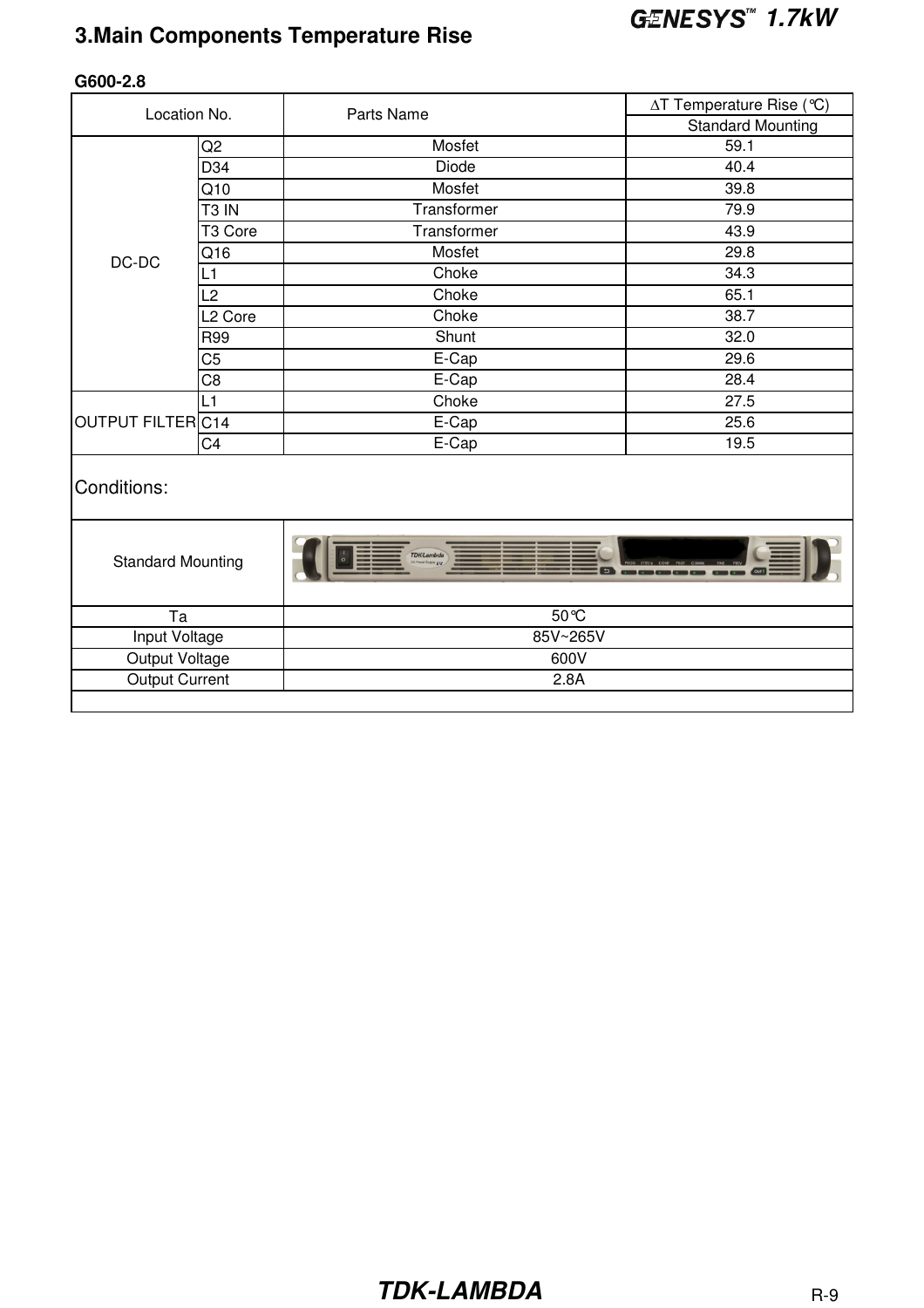#### **4.ELECTROLYTIC CAPACITORS LIFE TIME ESTIMATION**

| <b>MODEL</b> |               | COMPUTED LIFE (year) at Tambient |       |
|--------------|---------------|----------------------------------|-------|
|              | $30^{\circ}C$ | 40 °C                            | 50 °C |
| G10V-170A    | 15            | 8.6                              | 4.3   |
| G60V-28A     | 15            | 9.6                              | 4.8   |
| G150V-11.2A  | 15            | 9.6                              | 4.8   |
| G600V-2.8A   | 15            | 9.6                              | 4.8   |

FORMULA 
$$
L = Lo \times 2^{\frac{105 - Tc}{10}}
$$
 (years)

- *L* : Elec.capacitor computed life (24 hours per day, 365 days operation)
- *Lo* : Guarantee life for Elec.capacitor
- *Tc* : Case temperature of Elec.capacitor

| <b>Standard Mounting</b> | ▆<br><b>TDK-Lambda</b><br>DO Paver Supply LM<br>PROG SYST/6 CONF PROT COMM<br>FINE<br><b>THEFT</b><br>$\overline{a}$<br>Our I |
|--------------------------|-------------------------------------------------------------------------------------------------------------------------------|
| Input Voltage            | Nom.                                                                                                                          |
| Output Voltage           | 100%                                                                                                                          |
| <b>Output Current</b>    | 100%                                                                                                                          |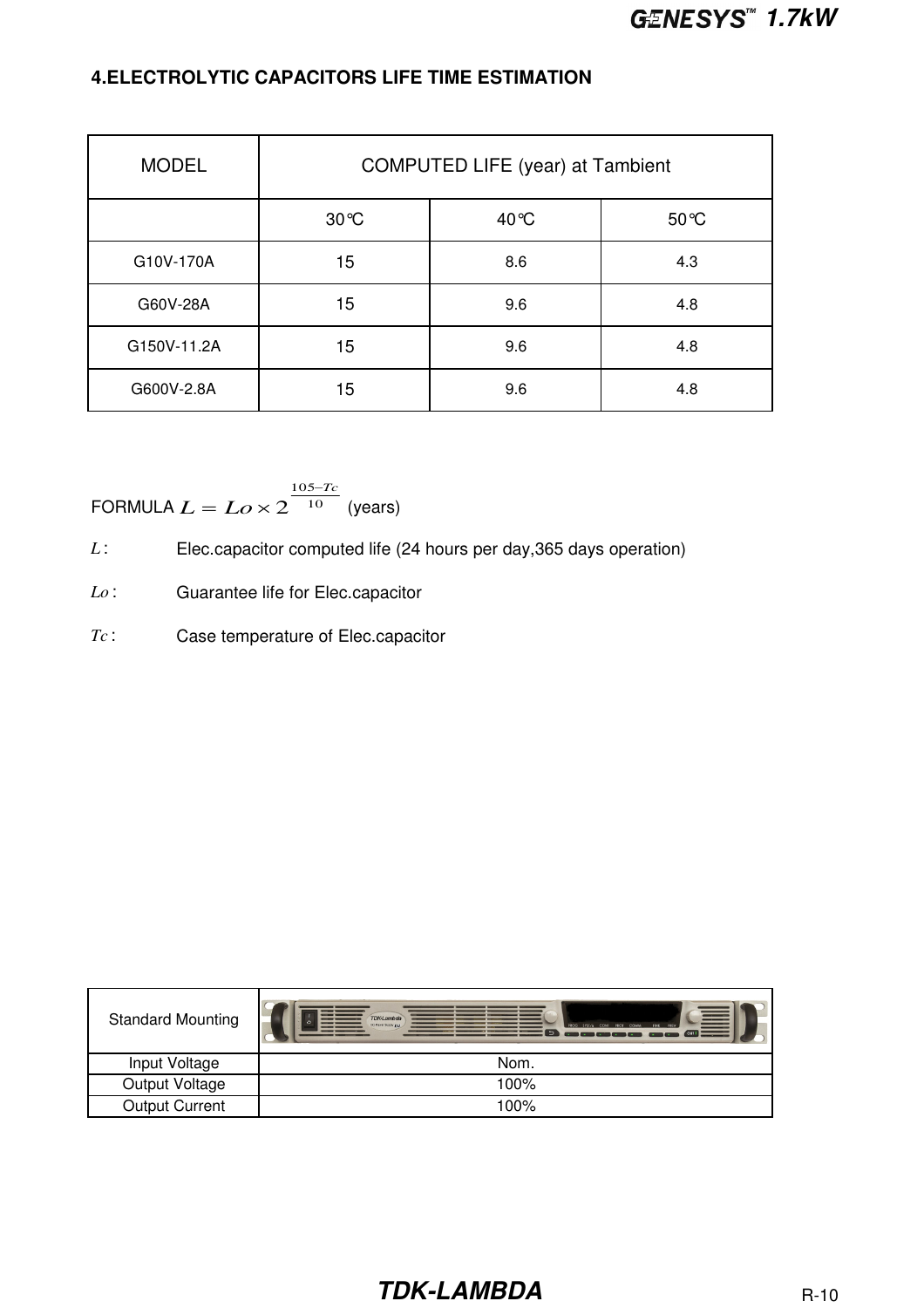## **5. ABNORMAL TEST INPUT 1P 1.7kW**

Condition: Ta:25°C Input:230VAC Vout:100% Iout:100%

| No.             |                 | Failur<br><b>Test Position</b><br>Study result (prediction of the phenomena) |           |           |      |                 |  |                                                                                                                                                                                                            |  |         |           |           |                                              |                                         |  |                       |           |           |                                   |           |                                         |
|-----------------|-----------------|------------------------------------------------------------------------------|-----------|-----------|------|-----------------|--|------------------------------------------------------------------------------------------------------------------------------------------------------------------------------------------------------------|--|---------|-----------|-----------|----------------------------------------------|-----------------------------------------|--|-----------------------|-----------|-----------|-----------------------------------|-----------|-----------------------------------------|
|                 |                 |                                                                              |           | е         |      |                 |  |                                                                                                                                                                                                            |  |         |           |           |                                              |                                         |  |                       |           |           |                                   |           |                                         |
|                 | Location<br>No. | Test<br>Point                                                                | Short     | Open      | Fire | Smoke<br>Sligth |  | $\begin{array}{ c c }\hline \text{S} & \text{if} & \text{if} \\ \hline \text{S} & \text{if} & \text{if} \\ \hline \text{B} & \text{if} & \text{if} \\ \hline \text{S} & \text{if} & \text{if} \end{array}$ |  | Red Hot | Damaged   | Fuse Open | $\begin{array}{c}\n0 \\ V \\ P\n\end{array}$ | $\begin{array}{c}\n0 \\ 0\n\end{array}$ |  | <b>DEAL</b><br>ACFAIL | No Output | No Change | PS functional<br>after AC recycle | Others    | Note                                    |
|                 | A4              | $2 - 3$                                                                      | $\bullet$ |           |      |                 |  |                                                                                                                                                                                                            |  |         | $\bullet$ |           |                                              |                                         |  |                       | $\bullet$ |           |                                   |           | Input-A4                                |
| $\overline{c}$  | A <sub>5</sub>  | $2 - 3$                                                                      | $\bullet$ |           |      |                 |  |                                                                                                                                                                                                            |  |         | $\bullet$ |           |                                              |                                         |  |                       | $\bullet$ |           |                                   |           | Input-A5                                |
| 3               | A <sub>6</sub>  | $1-2$                                                                        | $\bullet$ |           |      |                 |  |                                                                                                                                                                                                            |  |         |           |           |                                              |                                         |  |                       | $\bullet$ |           | $\bullet$                         |           | Display stopped working                 |
| 4               |                 |                                                                              |           | $\bullet$ |      |                 |  |                                                                                                                                                                                                            |  |         |           |           |                                              |                                         |  |                       | $\bullet$ |           | $\bullet$                         |           | Display stopped working                 |
| 5               |                 | $2 - 3$                                                                      | $\bullet$ |           |      |                 |  |                                                                                                                                                                                                            |  |         |           | $\bullet$ |                                              |                                         |  |                       | $\bullet$ |           |                                   |           | Input-F3                                |
| $6\overline{6}$ |                 | $\overline{2}$                                                               |           | $\bullet$ |      |                 |  |                                                                                                                                                                                                            |  |         |           |           |                                              |                                         |  |                       | $\bullet$ |           | $\bullet$                         |           | Display stopped working                 |
| $\overline{7}$  |                 | $3 - 1$                                                                      | $\bullet$ |           |      |                 |  |                                                                                                                                                                                                            |  |         | $\bullet$ | $\bullet$ |                                              |                                         |  |                       | $\bullet$ |           |                                   |           | Input-F3;ZD4;A6                         |
| 8               |                 | 3                                                                            |           | $\bullet$ |      |                 |  |                                                                                                                                                                                                            |  |         |           |           |                                              |                                         |  |                       | ٠         |           | $\bullet$                         |           | Display stopped working                 |
| 9               | A7              | $3-4$                                                                        | $\bullet$ |           |      |                 |  |                                                                                                                                                                                                            |  |         | $\bullet$ |           |                                              |                                         |  |                       | $\bullet$ |           |                                   |           | • Input-A7, Internal Error              |
| 10              | C <sub>28</sub> |                                                                              | ٠         |           |      |                 |  |                                                                                                                                                                                                            |  |         |           |           |                                              |                                         |  |                       | $\bullet$ |           | $\bullet$                         |           | Display stopped working                 |
| 11              |                 |                                                                              |           | $\bullet$ |      |                 |  |                                                                                                                                                                                                            |  |         |           |           |                                              |                                         |  |                       |           | $\bullet$ |                                   |           |                                         |
| 12              | C <sub>50</sub> | thermal:A5,L4                                                                | $\bullet$ |           |      |                 |  |                                                                                                                                                                                                            |  |         |           |           |                                              |                                         |  |                       | $\bullet$ |           | ٠                                 |           | • Internal Error. Input-A5&L4-35 °C     |
| 13              |                 |                                                                              |           | $\bullet$ |      |                 |  |                                                                                                                                                                                                            |  |         |           |           |                                              |                                         |  |                       |           | $\bullet$ |                                   |           |                                         |
| 14              | C70             | thermal:A8,L6                                                                | ٠         |           |      |                 |  |                                                                                                                                                                                                            |  |         |           |           |                                              |                                         |  |                       |           |           |                                   |           | • Fan's stopped working*                |
| 15              |                 |                                                                              |           | $\bullet$ |      |                 |  |                                                                                                                                                                                                            |  |         |           |           |                                              |                                         |  |                       |           | $\bullet$ |                                   |           |                                         |
| 16              | D <sub>1</sub>  | 4                                                                            |           | $\bullet$ |      |                 |  |                                                                                                                                                                                                            |  |         |           |           |                                              |                                         |  |                       |           |           |                                   | $\bullet$ | Themperature up on D2 FROM 39°C to 43°C |
| 17              | D <sub>7</sub>  | A-C                                                                          | $\bullet$ |           |      |                 |  |                                                                                                                                                                                                            |  |         | $\bullet$ |           |                                              |                                         |  |                       | $\bullet$ |           |                                   |           | Input-A5                                |
| 18              |                 | Α                                                                            |           | $\bullet$ |      |                 |  |                                                                                                                                                                                                            |  |         |           |           |                                              |                                         |  |                       |           | $\bullet$ |                                   |           |                                         |
| 19              | D <sub>9</sub>  | A-C                                                                          | $\bullet$ |           |      |                 |  |                                                                                                                                                                                                            |  |         |           |           |                                              |                                         |  |                       | $\bullet$ |           | $\bullet$                         |           | • Internal Error                        |
| 20              |                 | A                                                                            |           | $\bullet$ |      |                 |  |                                                                                                                                                                                                            |  |         |           |           |                                              |                                         |  |                       |           | $\bullet$ |                                   |           |                                         |
| 21              | D14             | A-C                                                                          | $\bullet$ |           |      |                 |  |                                                                                                                                                                                                            |  |         |           |           |                                              |                                         |  |                       | ٠         |           | $\bullet$                         |           | Display stopped working                 |
| 22              | D <sub>17</sub> | A-C                                                                          | $\bullet$ |           |      |                 |  |                                                                                                                                                                                                            |  |         |           |           |                                              |                                         |  |                       | $\bullet$ |           | ٠                                 |           | Display stopped working                 |
| $\overline{23}$ |                 | $\overline{A}$                                                               |           | $\bullet$ |      |                 |  |                                                                                                                                                                                                            |  |         |           |           |                                              |                                         |  |                       |           | $\bullet$ |                                   |           |                                         |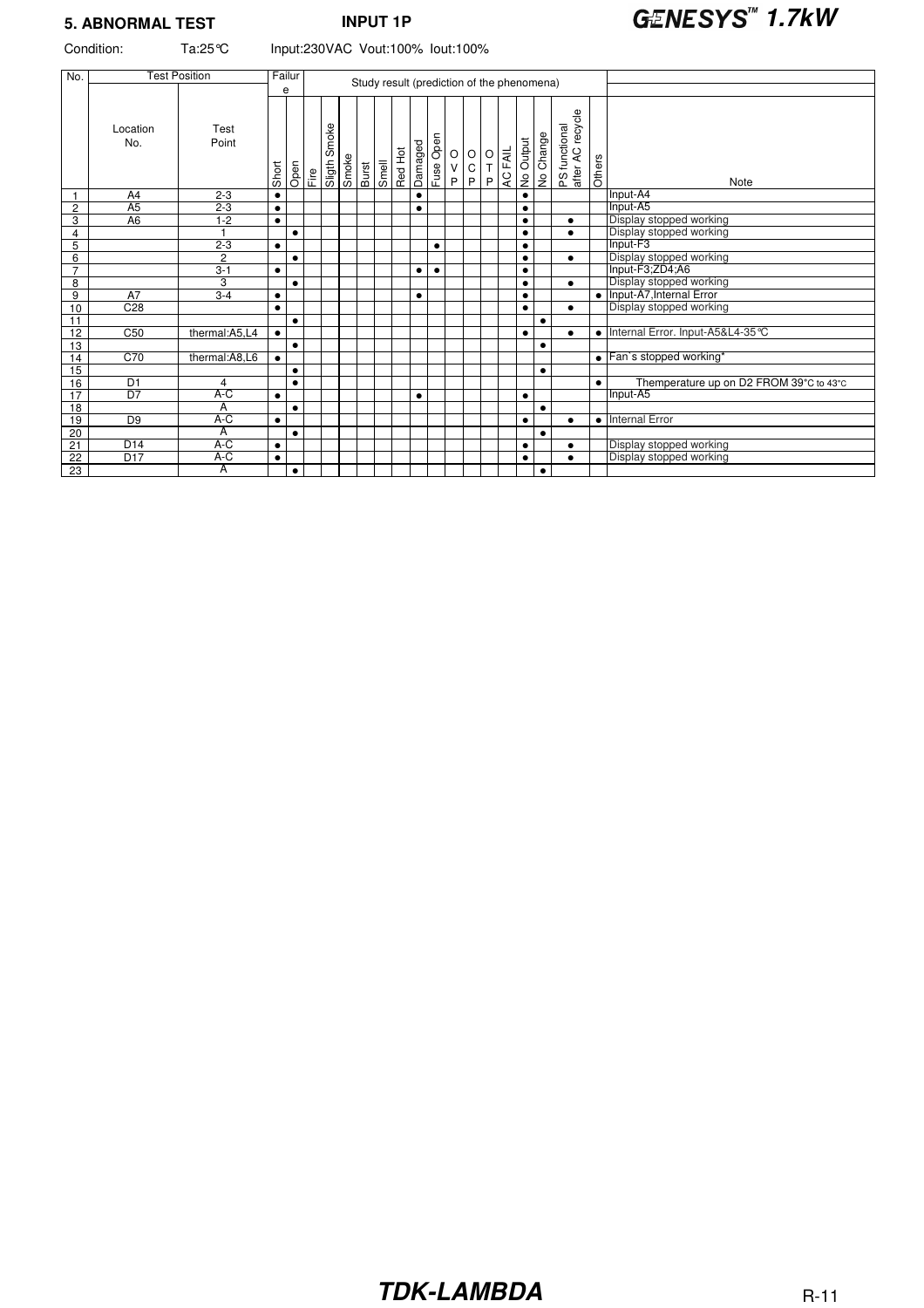|                 | Condition:      | Ta:25 ℃<br>Input:230VAC Vout:100% lout:100% |           |           |                                            |  |                                                 |  |  |         |           |           |  |                             |  |                                      |           |           |                                   |           |                                                     |
|-----------------|-----------------|---------------------------------------------|-----------|-----------|--------------------------------------------|--|-------------------------------------------------|--|--|---------|-----------|-----------|--|-----------------------------|--|--------------------------------------|-----------|-----------|-----------------------------------|-----------|-----------------------------------------------------|
|                 |                 | <b>Test Position</b>                        |           | Failur    | Study result (prediction of the phenomena) |  |                                                 |  |  |         |           |           |  |                             |  |                                      |           |           |                                   |           |                                                     |
|                 |                 |                                             |           | e         |                                            |  |                                                 |  |  |         |           |           |  |                             |  |                                      |           |           |                                   |           |                                                     |
| No.             | Location<br>No. | Test<br>Point                               | Short     | Open      |                                            |  | Fire<br>Sligth Smoke<br>Smoke<br>Burst<br>Smell |  |  | Red Hot | Damaged   |           |  | Fuse Open<br>P < O<br>P O O |  | <b>D</b> H O<br>AC FAIL<br>No Output |           | No Change | PS functional<br>after AC recycle | Others    | Note                                                |
| $\mathbf{1}$    | C10, C11, C12   |                                             |           |           |                                            |  |                                                 |  |  |         | $\bullet$ | $\bullet$ |  |                             |  |                                      | $\bullet$ |           |                                   |           | D1, Input F1, F2                                    |
| $\mathbf{2}$    |                 |                                             |           | $\bullet$ |                                            |  |                                                 |  |  |         |           |           |  |                             |  |                                      |           | $\bullet$ |                                   |           |                                                     |
| 3<br>4          | D <sub>2</sub>  | $A-C$<br>Α                                  | $\bullet$ | $\bullet$ |                                            |  |                                                 |  |  |         |           |           |  |                             |  |                                      | $\bullet$ | $\bullet$ |                                   | $\bullet$ | Display shows: V - 0 and I - 0                      |
| 5               | D <sub>4</sub>  | $A-C$                                       | $\bullet$ |           |                                            |  |                                                 |  |  |         |           |           |  |                             |  |                                      |           | $\bullet$ |                                   |           |                                                     |
| 6               |                 | Α                                           |           | $\bullet$ |                                            |  |                                                 |  |  |         |           |           |  |                             |  |                                      |           | $\bullet$ |                                   |           |                                                     |
| $\overline{7}$  | L1              |                                             | $\bullet$ |           |                                            |  |                                                 |  |  |         | $\bullet$ | $\bullet$ |  |                             |  |                                      | $\bullet$ |           |                                   |           | Q3, Q4, R10, ZD1; Input - F1, F2                    |
| 8               |                 |                                             |           | $\bullet$ |                                            |  |                                                 |  |  |         | $\bullet$ | $\bullet$ |  |                             |  |                                      | $\bullet$ |           |                                   |           | Q7, Q8, R20, R24, ZD2; Input - F1, F2               |
| 9               | Q1              | B-E                                         | $\bullet$ |           |                                            |  |                                                 |  |  |         |           |           |  |                             |  |                                      |           | $\bullet$ |                                   |           |                                                     |
| 10              |                 | В                                           |           | $\bullet$ |                                            |  |                                                 |  |  |         | $\bullet$ | $\bullet$ |  |                             |  |                                      | $\bullet$ |           |                                   |           | Q7, Q8, R20, R24, ZD2; Input - F1, F2               |
| 11              |                 | K-E                                         | $\bullet$ |           |                                            |  |                                                 |  |  |         |           |           |  |                             |  |                                      |           | $\bullet$ |                                   |           |                                                     |
| 12              |                 | E                                           |           | $\bullet$ |                                            |  |                                                 |  |  |         | $\bullet$ | $\bullet$ |  |                             |  |                                      | $\bullet$ |           |                                   |           | Q7, Q8, R20, R24, ZD2; Input - F1, F2               |
| 13              |                 | K-B                                         | $\bullet$ |           |                                            |  |                                                 |  |  |         | $\bullet$ | $\bullet$ |  |                             |  |                                      | $\bullet$ |           |                                   |           | Q7, Q8, R20, R24, ZD2; Input - F1, F2               |
| 14              |                 | K                                           |           | $\bullet$ |                                            |  |                                                 |  |  |         |           |           |  |                             |  |                                      |           | $\bullet$ |                                   |           |                                                     |
| 15              | Q2              | B-E                                         | $\bullet$ |           |                                            |  |                                                 |  |  |         |           |           |  |                             |  |                                      |           | $\bullet$ |                                   |           |                                                     |
| 16              |                 | B                                           |           | $\bullet$ |                                            |  |                                                 |  |  |         | $\bullet$ | $\bullet$ |  |                             |  |                                      | $\bullet$ |           |                                   |           | Q3, Q4, R10, ZD1; Input - F1, F2                    |
| 17              |                 | K-E                                         | $\bullet$ |           |                                            |  |                                                 |  |  |         | $\bullet$ | $\bullet$ |  |                             |  |                                      | $\bullet$ |           |                                   |           | Q7, Q8, R20, R24, ZD2; Input - F1, F2               |
| 18              |                 | E                                           |           | $\bullet$ |                                            |  |                                                 |  |  |         | $\bullet$ | $\bullet$ |  |                             |  |                                      | $\bullet$ |           |                                   |           | Q3, Q4, R10, ZD1; Input - F1, F2                    |
| 19              |                 | K-B                                         |           |           |                                            |  |                                                 |  |  |         | $\bullet$ | $\bullet$ |  |                             |  |                                      | $\bullet$ |           |                                   |           | Q7, Q8, R20, R24, ZD2; Input - F1, F2               |
| 20              |                 | K                                           |           | $\bullet$ |                                            |  |                                                 |  |  |         | $\bullet$ | $\bullet$ |  |                             |  |                                      | $\bullet$ |           |                                   |           | Q3, Q4, R10, ZD1; Input - F1, F2                    |
| 21              | Q3              | $G-S$                                       | $\bullet$ |           |                                            |  |                                                 |  |  |         | $\bullet$ | $\bullet$ |  |                             |  |                                      | $\bullet$ |           |                                   |           | Q7, Q8, R20, R24, ZD2; Input - F1, F2               |
| 22              |                 | G                                           |           | $\bullet$ |                                            |  |                                                 |  |  |         | $\bullet$ | $\bullet$ |  |                             |  |                                      | $\bullet$ |           |                                   |           | Q3, Q4, R10, ZD1; Input - F1, F2                    |
| 23              |                 | $D-S$                                       | $\bullet$ |           |                                            |  |                                                 |  |  |         | $\bullet$ | $\bullet$ |  |                             |  |                                      | $\bullet$ |           |                                   |           | Q3, Q4; Input - F1, F2; DC/DC - F1                  |
| $\overline{24}$ |                 | S                                           |           | $\bullet$ |                                            |  |                                                 |  |  |         | $\bullet$ | $\bullet$ |  |                             |  |                                      | $\bullet$ |           |                                   |           | Q3, Q4, R6, R10, ZD1;<br>Input - F1, F2; DC/DC - F1 |
| 25              |                 | $D-G$                                       | $\bullet$ |           |                                            |  |                                                 |  |  |         | $\bullet$ | $\bullet$ |  |                             |  |                                      | $\bullet$ |           |                                   |           | Q3, Q4, R6, R10, ZD1; Input - F1, F2                |
| 26              |                 | D                                           |           | $\bullet$ |                                            |  |                                                 |  |  |         | $\bullet$ | $\bullet$ |  |                             |  |                                      | $\bullet$ |           |                                   |           | Q3, Q4, R6, R10, ZD1; Input - F1, F2                |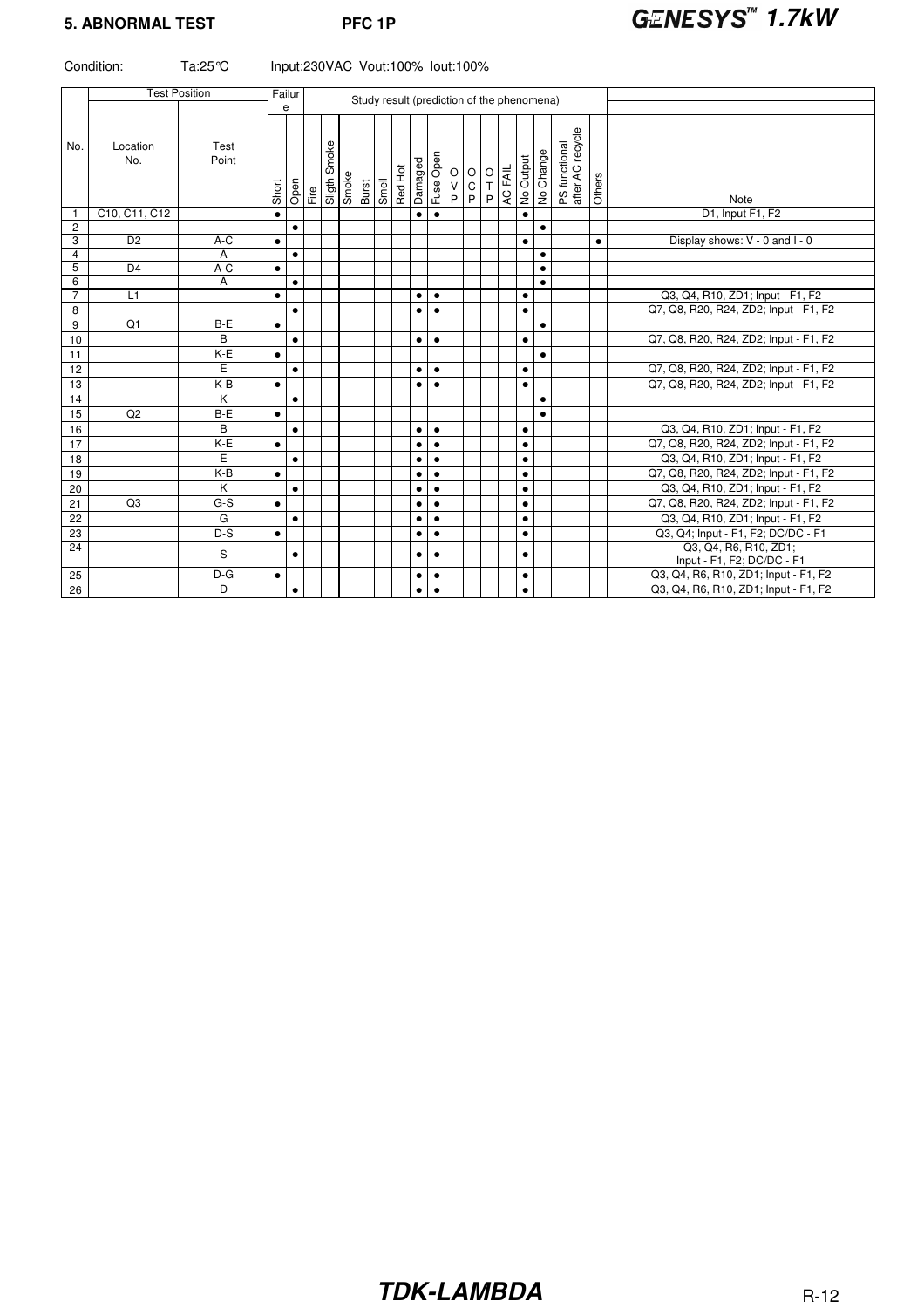## **5. ABNORMAL TEST DCDC 10V CENESYS**<sup>M</sup> **1.7kW**

| <b>Test Position</b><br>Failur<br>Study result (prediction of the phenomena)<br>e<br>PS functional after AC<br>recycle<br>Location<br>Test<br>No.<br>No.<br>Point<br>Smoke<br>No Change<br>Fuse Open<br>No Output<br>Damaged<br>AC FAIL<br>Red Hot<br>$\hbox{O}$<br>$\circ$<br>$\begin{array}{c} \mathsf{O} \\ \mathsf{T} \\ \mathsf{P} \end{array}$<br>Smoke<br>Others<br>Sligth<br>Smell<br>$\sf V$<br>$\overline{C}$ P<br>Short<br>Open<br>Fire<br>Burst<br>P<br>Note<br>A1, Q2, Q6~Q10, D11, D13, D14, ZD1, R6,<br>$\overline{C8}$<br>$\mathbf{1}$<br>$\bullet$<br>$\bullet$<br>$\bullet$<br>$\bullet$<br>$\bullet$<br>R39, R40, R41, R42<br>$\overline{c}$<br>$\bullet$<br>$\bullet$<br>C17<br>3<br>PFC3P200 - D1; Input3P200 - F1, F3<br>$\bullet$<br>$\bullet$<br>$\bullet$<br>$\bullet$<br>4<br>$\bullet$<br>$\bullet$<br>$\overline{5}$<br>L3<br>$\bullet$<br>$\bullet$<br>6<br>$\bullet$<br>$\bullet$<br>$\bullet$<br>$\overline{7}$<br>Q1<br>$G-S$<br>Q2 temp enlarge from 57°C to 76°C<br>$\bullet$<br>$\bullet$<br>$\bullet$<br>8<br>G<br>$\bullet$<br>$\bullet$<br>$\bullet$<br>$\bullet$<br>9<br>$D-S$<br>$\bullet$<br>$\bullet$<br>$\bullet$<br>$\bullet$<br>$\overline{s}$<br>Q2 temp enlarge from 57°C to 76°C<br>10<br>$\bullet$<br>$\bullet$<br>$\bullet$<br>D-G<br>11<br>$\bullet$<br>$\bullet$<br>$\bullet$<br>$\bullet$<br>D<br>12<br>Q2 temp enlarge from 57°C to 76°C<br>$\bullet$<br>$\bullet$<br>$\bullet$<br>Q5<br>G-S<br>Vo go down to 6V; Mode CV change to CC<br>13<br>$\bullet$<br>$\bullet$<br>$\bullet$<br>A1, Q6, Q5, C12, C14, C20, Q1, D1, R2, ZD1, R5<br>14<br>G<br>$\bullet$<br>$\bullet$<br>$\bullet$<br>$\bullet$<br>$\bullet$<br>A1, Q6, Q5, Q1, D1, R1, R2, ZD1, R5<br>15<br>$D-S$<br>$\bullet$<br>$\bullet$<br>$\bullet$<br>$\bullet$<br>$\bullet$<br>S<br>Vo go down to 6V; Mode CV change to CC<br>16<br>$\bullet$<br>$\bullet$<br>$\bullet$<br>$D-G$<br>17<br>A1, Q5, Q6, Q4, Q1, D1, D6, D8, R1, R2, ZD1, R5, R27, R28,<br>$\bullet$<br>$\bullet$<br>$\bullet$<br>$\bullet$<br>$\bullet$<br>18<br>Vo go down to 6V; Mode CV change to CC<br>D<br>$\bullet$<br>$\bullet$<br>$\bullet$<br>Q23<br>$G-S$<br>19<br>$\bullet$<br>$\bullet$<br>20<br>G<br>$\bullet$<br>$\bullet$<br>21<br>$D-S$<br>A1, Q25, Q5~Q7, Q9, Q1, D1, D6, R2, ZD1, R5, R27, R30,<br>$\bullet$<br>$\bullet$<br>$\bullet$<br>$\bullet$<br>$\bullet$<br>R39<br>$\overline{22}$<br>S<br>$\bullet$<br>$\bullet$<br>A1, Q22, Q23, Q25, Q5~Q7, Q9, Q1, D1, D6, R2, ZD1, R5,<br>$D-G$<br>23<br>$\bullet$<br>$\bullet$<br>$\bullet$<br>$\bullet$<br>$\bullet$<br>R27, R30, R39, R84<br>D<br>$\bullet$<br>24<br>$\bullet$<br>$\overline{T3}$<br>25<br>$1 - 2$<br>A1, Q5, Q9, Q10, Q7, C12, C14, C20, Q1, D1, D6, R2,<br>$\bullet$<br>$\bullet$<br>$\bullet$<br>$\bullet$<br>$\bullet$<br>ZD1, R5, R39<br>26<br>$\mathbf{1}$<br>$\bullet$<br>$\bullet$<br>$\bullet$<br>A1, Q17, Q25, Q1, Q2, Q5~Q7, Q9, D1, D6, ZD1, R5, R6,<br>27<br>$A-C$<br>$\bullet$<br>$\bullet$<br>$\bullet$<br>R27, R30, R39 |    | Condition: | Ta:25 ℃ |           | Input:230VAC Vout:100% lout:100% |  |  |  |  |  |  |           |           |                                                       |
|------------------------------------------------------------------------------------------------------------------------------------------------------------------------------------------------------------------------------------------------------------------------------------------------------------------------------------------------------------------------------------------------------------------------------------------------------------------------------------------------------------------------------------------------------------------------------------------------------------------------------------------------------------------------------------------------------------------------------------------------------------------------------------------------------------------------------------------------------------------------------------------------------------------------------------------------------------------------------------------------------------------------------------------------------------------------------------------------------------------------------------------------------------------------------------------------------------------------------------------------------------------------------------------------------------------------------------------------------------------------------------------------------------------------------------------------------------------------------------------------------------------------------------------------------------------------------------------------------------------------------------------------------------------------------------------------------------------------------------------------------------------------------------------------------------------------------------------------------------------------------------------------------------------------------------------------------------------------------------------------------------------------------------------------------------------------------------------------------------------------------------------------------------------------------------------------------------------------------------------------------------------------------------------------------------------------------------------------------------------------------------------------------------------------------------------------------------------------------------------------------------------------------------------------------------------------------------------------------------------------------------------------------------------------------------------------------------------------------------------------------------------------------------------------------------------------------------------------------------------------------------------------------------------------------------------------------------------------------------------------------------|----|------------|---------|-----------|----------------------------------|--|--|--|--|--|--|-----------|-----------|-------------------------------------------------------|
|                                                                                                                                                                                                                                                                                                                                                                                                                                                                                                                                                                                                                                                                                                                                                                                                                                                                                                                                                                                                                                                                                                                                                                                                                                                                                                                                                                                                                                                                                                                                                                                                                                                                                                                                                                                                                                                                                                                                                                                                                                                                                                                                                                                                                                                                                                                                                                                                                                                                                                                                                                                                                                                                                                                                                                                                                                                                                                                                                                                                            |    |            |         |           |                                  |  |  |  |  |  |  |           |           |                                                       |
|                                                                                                                                                                                                                                                                                                                                                                                                                                                                                                                                                                                                                                                                                                                                                                                                                                                                                                                                                                                                                                                                                                                                                                                                                                                                                                                                                                                                                                                                                                                                                                                                                                                                                                                                                                                                                                                                                                                                                                                                                                                                                                                                                                                                                                                                                                                                                                                                                                                                                                                                                                                                                                                                                                                                                                                                                                                                                                                                                                                                            |    |            |         |           |                                  |  |  |  |  |  |  |           |           |                                                       |
|                                                                                                                                                                                                                                                                                                                                                                                                                                                                                                                                                                                                                                                                                                                                                                                                                                                                                                                                                                                                                                                                                                                                                                                                                                                                                                                                                                                                                                                                                                                                                                                                                                                                                                                                                                                                                                                                                                                                                                                                                                                                                                                                                                                                                                                                                                                                                                                                                                                                                                                                                                                                                                                                                                                                                                                                                                                                                                                                                                                                            |    |            |         |           |                                  |  |  |  |  |  |  |           |           |                                                       |
|                                                                                                                                                                                                                                                                                                                                                                                                                                                                                                                                                                                                                                                                                                                                                                                                                                                                                                                                                                                                                                                                                                                                                                                                                                                                                                                                                                                                                                                                                                                                                                                                                                                                                                                                                                                                                                                                                                                                                                                                                                                                                                                                                                                                                                                                                                                                                                                                                                                                                                                                                                                                                                                                                                                                                                                                                                                                                                                                                                                                            |    |            |         |           |                                  |  |  |  |  |  |  |           |           |                                                       |
|                                                                                                                                                                                                                                                                                                                                                                                                                                                                                                                                                                                                                                                                                                                                                                                                                                                                                                                                                                                                                                                                                                                                                                                                                                                                                                                                                                                                                                                                                                                                                                                                                                                                                                                                                                                                                                                                                                                                                                                                                                                                                                                                                                                                                                                                                                                                                                                                                                                                                                                                                                                                                                                                                                                                                                                                                                                                                                                                                                                                            |    |            |         |           |                                  |  |  |  |  |  |  |           |           |                                                       |
|                                                                                                                                                                                                                                                                                                                                                                                                                                                                                                                                                                                                                                                                                                                                                                                                                                                                                                                                                                                                                                                                                                                                                                                                                                                                                                                                                                                                                                                                                                                                                                                                                                                                                                                                                                                                                                                                                                                                                                                                                                                                                                                                                                                                                                                                                                                                                                                                                                                                                                                                                                                                                                                                                                                                                                                                                                                                                                                                                                                                            |    |            |         |           |                                  |  |  |  |  |  |  |           |           |                                                       |
|                                                                                                                                                                                                                                                                                                                                                                                                                                                                                                                                                                                                                                                                                                                                                                                                                                                                                                                                                                                                                                                                                                                                                                                                                                                                                                                                                                                                                                                                                                                                                                                                                                                                                                                                                                                                                                                                                                                                                                                                                                                                                                                                                                                                                                                                                                                                                                                                                                                                                                                                                                                                                                                                                                                                                                                                                                                                                                                                                                                                            |    |            |         |           |                                  |  |  |  |  |  |  |           |           |                                                       |
|                                                                                                                                                                                                                                                                                                                                                                                                                                                                                                                                                                                                                                                                                                                                                                                                                                                                                                                                                                                                                                                                                                                                                                                                                                                                                                                                                                                                                                                                                                                                                                                                                                                                                                                                                                                                                                                                                                                                                                                                                                                                                                                                                                                                                                                                                                                                                                                                                                                                                                                                                                                                                                                                                                                                                                                                                                                                                                                                                                                                            |    |            |         |           |                                  |  |  |  |  |  |  |           |           |                                                       |
|                                                                                                                                                                                                                                                                                                                                                                                                                                                                                                                                                                                                                                                                                                                                                                                                                                                                                                                                                                                                                                                                                                                                                                                                                                                                                                                                                                                                                                                                                                                                                                                                                                                                                                                                                                                                                                                                                                                                                                                                                                                                                                                                                                                                                                                                                                                                                                                                                                                                                                                                                                                                                                                                                                                                                                                                                                                                                                                                                                                                            |    |            |         |           |                                  |  |  |  |  |  |  |           |           |                                                       |
|                                                                                                                                                                                                                                                                                                                                                                                                                                                                                                                                                                                                                                                                                                                                                                                                                                                                                                                                                                                                                                                                                                                                                                                                                                                                                                                                                                                                                                                                                                                                                                                                                                                                                                                                                                                                                                                                                                                                                                                                                                                                                                                                                                                                                                                                                                                                                                                                                                                                                                                                                                                                                                                                                                                                                                                                                                                                                                                                                                                                            |    |            |         |           |                                  |  |  |  |  |  |  |           |           |                                                       |
|                                                                                                                                                                                                                                                                                                                                                                                                                                                                                                                                                                                                                                                                                                                                                                                                                                                                                                                                                                                                                                                                                                                                                                                                                                                                                                                                                                                                                                                                                                                                                                                                                                                                                                                                                                                                                                                                                                                                                                                                                                                                                                                                                                                                                                                                                                                                                                                                                                                                                                                                                                                                                                                                                                                                                                                                                                                                                                                                                                                                            |    |            |         |           |                                  |  |  |  |  |  |  |           |           |                                                       |
|                                                                                                                                                                                                                                                                                                                                                                                                                                                                                                                                                                                                                                                                                                                                                                                                                                                                                                                                                                                                                                                                                                                                                                                                                                                                                                                                                                                                                                                                                                                                                                                                                                                                                                                                                                                                                                                                                                                                                                                                                                                                                                                                                                                                                                                                                                                                                                                                                                                                                                                                                                                                                                                                                                                                                                                                                                                                                                                                                                                                            |    |            |         |           |                                  |  |  |  |  |  |  |           |           |                                                       |
|                                                                                                                                                                                                                                                                                                                                                                                                                                                                                                                                                                                                                                                                                                                                                                                                                                                                                                                                                                                                                                                                                                                                                                                                                                                                                                                                                                                                                                                                                                                                                                                                                                                                                                                                                                                                                                                                                                                                                                                                                                                                                                                                                                                                                                                                                                                                                                                                                                                                                                                                                                                                                                                                                                                                                                                                                                                                                                                                                                                                            |    |            |         |           |                                  |  |  |  |  |  |  |           |           |                                                       |
|                                                                                                                                                                                                                                                                                                                                                                                                                                                                                                                                                                                                                                                                                                                                                                                                                                                                                                                                                                                                                                                                                                                                                                                                                                                                                                                                                                                                                                                                                                                                                                                                                                                                                                                                                                                                                                                                                                                                                                                                                                                                                                                                                                                                                                                                                                                                                                                                                                                                                                                                                                                                                                                                                                                                                                                                                                                                                                                                                                                                            |    |            |         |           |                                  |  |  |  |  |  |  |           |           |                                                       |
|                                                                                                                                                                                                                                                                                                                                                                                                                                                                                                                                                                                                                                                                                                                                                                                                                                                                                                                                                                                                                                                                                                                                                                                                                                                                                                                                                                                                                                                                                                                                                                                                                                                                                                                                                                                                                                                                                                                                                                                                                                                                                                                                                                                                                                                                                                                                                                                                                                                                                                                                                                                                                                                                                                                                                                                                                                                                                                                                                                                                            |    |            |         |           |                                  |  |  |  |  |  |  |           |           |                                                       |
|                                                                                                                                                                                                                                                                                                                                                                                                                                                                                                                                                                                                                                                                                                                                                                                                                                                                                                                                                                                                                                                                                                                                                                                                                                                                                                                                                                                                                                                                                                                                                                                                                                                                                                                                                                                                                                                                                                                                                                                                                                                                                                                                                                                                                                                                                                                                                                                                                                                                                                                                                                                                                                                                                                                                                                                                                                                                                                                                                                                                            |    |            |         |           |                                  |  |  |  |  |  |  |           |           |                                                       |
|                                                                                                                                                                                                                                                                                                                                                                                                                                                                                                                                                                                                                                                                                                                                                                                                                                                                                                                                                                                                                                                                                                                                                                                                                                                                                                                                                                                                                                                                                                                                                                                                                                                                                                                                                                                                                                                                                                                                                                                                                                                                                                                                                                                                                                                                                                                                                                                                                                                                                                                                                                                                                                                                                                                                                                                                                                                                                                                                                                                                            |    |            |         |           |                                  |  |  |  |  |  |  |           |           |                                                       |
|                                                                                                                                                                                                                                                                                                                                                                                                                                                                                                                                                                                                                                                                                                                                                                                                                                                                                                                                                                                                                                                                                                                                                                                                                                                                                                                                                                                                                                                                                                                                                                                                                                                                                                                                                                                                                                                                                                                                                                                                                                                                                                                                                                                                                                                                                                                                                                                                                                                                                                                                                                                                                                                                                                                                                                                                                                                                                                                                                                                                            |    |            |         |           |                                  |  |  |  |  |  |  |           |           |                                                       |
|                                                                                                                                                                                                                                                                                                                                                                                                                                                                                                                                                                                                                                                                                                                                                                                                                                                                                                                                                                                                                                                                                                                                                                                                                                                                                                                                                                                                                                                                                                                                                                                                                                                                                                                                                                                                                                                                                                                                                                                                                                                                                                                                                                                                                                                                                                                                                                                                                                                                                                                                                                                                                                                                                                                                                                                                                                                                                                                                                                                                            |    |            |         |           |                                  |  |  |  |  |  |  |           |           |                                                       |
|                                                                                                                                                                                                                                                                                                                                                                                                                                                                                                                                                                                                                                                                                                                                                                                                                                                                                                                                                                                                                                                                                                                                                                                                                                                                                                                                                                                                                                                                                                                                                                                                                                                                                                                                                                                                                                                                                                                                                                                                                                                                                                                                                                                                                                                                                                                                                                                                                                                                                                                                                                                                                                                                                                                                                                                                                                                                                                                                                                                                            |    |            |         |           |                                  |  |  |  |  |  |  |           |           |                                                       |
|                                                                                                                                                                                                                                                                                                                                                                                                                                                                                                                                                                                                                                                                                                                                                                                                                                                                                                                                                                                                                                                                                                                                                                                                                                                                                                                                                                                                                                                                                                                                                                                                                                                                                                                                                                                                                                                                                                                                                                                                                                                                                                                                                                                                                                                                                                                                                                                                                                                                                                                                                                                                                                                                                                                                                                                                                                                                                                                                                                                                            |    |            |         |           |                                  |  |  |  |  |  |  |           |           |                                                       |
|                                                                                                                                                                                                                                                                                                                                                                                                                                                                                                                                                                                                                                                                                                                                                                                                                                                                                                                                                                                                                                                                                                                                                                                                                                                                                                                                                                                                                                                                                                                                                                                                                                                                                                                                                                                                                                                                                                                                                                                                                                                                                                                                                                                                                                                                                                                                                                                                                                                                                                                                                                                                                                                                                                                                                                                                                                                                                                                                                                                                            |    |            |         |           |                                  |  |  |  |  |  |  |           |           |                                                       |
|                                                                                                                                                                                                                                                                                                                                                                                                                                                                                                                                                                                                                                                                                                                                                                                                                                                                                                                                                                                                                                                                                                                                                                                                                                                                                                                                                                                                                                                                                                                                                                                                                                                                                                                                                                                                                                                                                                                                                                                                                                                                                                                                                                                                                                                                                                                                                                                                                                                                                                                                                                                                                                                                                                                                                                                                                                                                                                                                                                                                            |    |            |         |           |                                  |  |  |  |  |  |  |           |           |                                                       |
|                                                                                                                                                                                                                                                                                                                                                                                                                                                                                                                                                                                                                                                                                                                                                                                                                                                                                                                                                                                                                                                                                                                                                                                                                                                                                                                                                                                                                                                                                                                                                                                                                                                                                                                                                                                                                                                                                                                                                                                                                                                                                                                                                                                                                                                                                                                                                                                                                                                                                                                                                                                                                                                                                                                                                                                                                                                                                                                                                                                                            |    |            |         |           |                                  |  |  |  |  |  |  |           |           |                                                       |
|                                                                                                                                                                                                                                                                                                                                                                                                                                                                                                                                                                                                                                                                                                                                                                                                                                                                                                                                                                                                                                                                                                                                                                                                                                                                                                                                                                                                                                                                                                                                                                                                                                                                                                                                                                                                                                                                                                                                                                                                                                                                                                                                                                                                                                                                                                                                                                                                                                                                                                                                                                                                                                                                                                                                                                                                                                                                                                                                                                                                            |    |            |         |           |                                  |  |  |  |  |  |  |           |           |                                                       |
|                                                                                                                                                                                                                                                                                                                                                                                                                                                                                                                                                                                                                                                                                                                                                                                                                                                                                                                                                                                                                                                                                                                                                                                                                                                                                                                                                                                                                                                                                                                                                                                                                                                                                                                                                                                                                                                                                                                                                                                                                                                                                                                                                                                                                                                                                                                                                                                                                                                                                                                                                                                                                                                                                                                                                                                                                                                                                                                                                                                                            |    |            |         |           |                                  |  |  |  |  |  |  |           |           |                                                       |
|                                                                                                                                                                                                                                                                                                                                                                                                                                                                                                                                                                                                                                                                                                                                                                                                                                                                                                                                                                                                                                                                                                                                                                                                                                                                                                                                                                                                                                                                                                                                                                                                                                                                                                                                                                                                                                                                                                                                                                                                                                                                                                                                                                                                                                                                                                                                                                                                                                                                                                                                                                                                                                                                                                                                                                                                                                                                                                                                                                                                            |    |            |         |           |                                  |  |  |  |  |  |  |           |           |                                                       |
|                                                                                                                                                                                                                                                                                                                                                                                                                                                                                                                                                                                                                                                                                                                                                                                                                                                                                                                                                                                                                                                                                                                                                                                                                                                                                                                                                                                                                                                                                                                                                                                                                                                                                                                                                                                                                                                                                                                                                                                                                                                                                                                                                                                                                                                                                                                                                                                                                                                                                                                                                                                                                                                                                                                                                                                                                                                                                                                                                                                                            |    |            |         |           |                                  |  |  |  |  |  |  |           |           |                                                       |
|                                                                                                                                                                                                                                                                                                                                                                                                                                                                                                                                                                                                                                                                                                                                                                                                                                                                                                                                                                                                                                                                                                                                                                                                                                                                                                                                                                                                                                                                                                                                                                                                                                                                                                                                                                                                                                                                                                                                                                                                                                                                                                                                                                                                                                                                                                                                                                                                                                                                                                                                                                                                                                                                                                                                                                                                                                                                                                                                                                                                            |    |            |         |           |                                  |  |  |  |  |  |  |           |           |                                                       |
|                                                                                                                                                                                                                                                                                                                                                                                                                                                                                                                                                                                                                                                                                                                                                                                                                                                                                                                                                                                                                                                                                                                                                                                                                                                                                                                                                                                                                                                                                                                                                                                                                                                                                                                                                                                                                                                                                                                                                                                                                                                                                                                                                                                                                                                                                                                                                                                                                                                                                                                                                                                                                                                                                                                                                                                                                                                                                                                                                                                                            | 28 |            | Α       | $\bullet$ |                                  |  |  |  |  |  |  | $\bullet$ | $\bullet$ | Vo go down to 6V                                      |
| 29<br>B-C<br>$\bullet$<br>$\bullet$<br>$\bullet$<br>R27, R30, R39                                                                                                                                                                                                                                                                                                                                                                                                                                                                                                                                                                                                                                                                                                                                                                                                                                                                                                                                                                                                                                                                                                                                                                                                                                                                                                                                                                                                                                                                                                                                                                                                                                                                                                                                                                                                                                                                                                                                                                                                                                                                                                                                                                                                                                                                                                                                                                                                                                                                                                                                                                                                                                                                                                                                                                                                                                                                                                                                          |    |            |         |           |                                  |  |  |  |  |  |  |           |           | A1, Q17, Q25, Q1, Q2, Q5~Q7, Q9, D1, D6, ZD1, R5, R6, |
| B<br>Vo go down to 6V<br>30<br>$\bullet$<br>$\bullet$<br>$\bullet$                                                                                                                                                                                                                                                                                                                                                                                                                                                                                                                                                                                                                                                                                                                                                                                                                                                                                                                                                                                                                                                                                                                                                                                                                                                                                                                                                                                                                                                                                                                                                                                                                                                                                                                                                                                                                                                                                                                                                                                                                                                                                                                                                                                                                                                                                                                                                                                                                                                                                                                                                                                                                                                                                                                                                                                                                                                                                                                                         |    |            |         |           |                                  |  |  |  |  |  |  |           |           |                                                       |